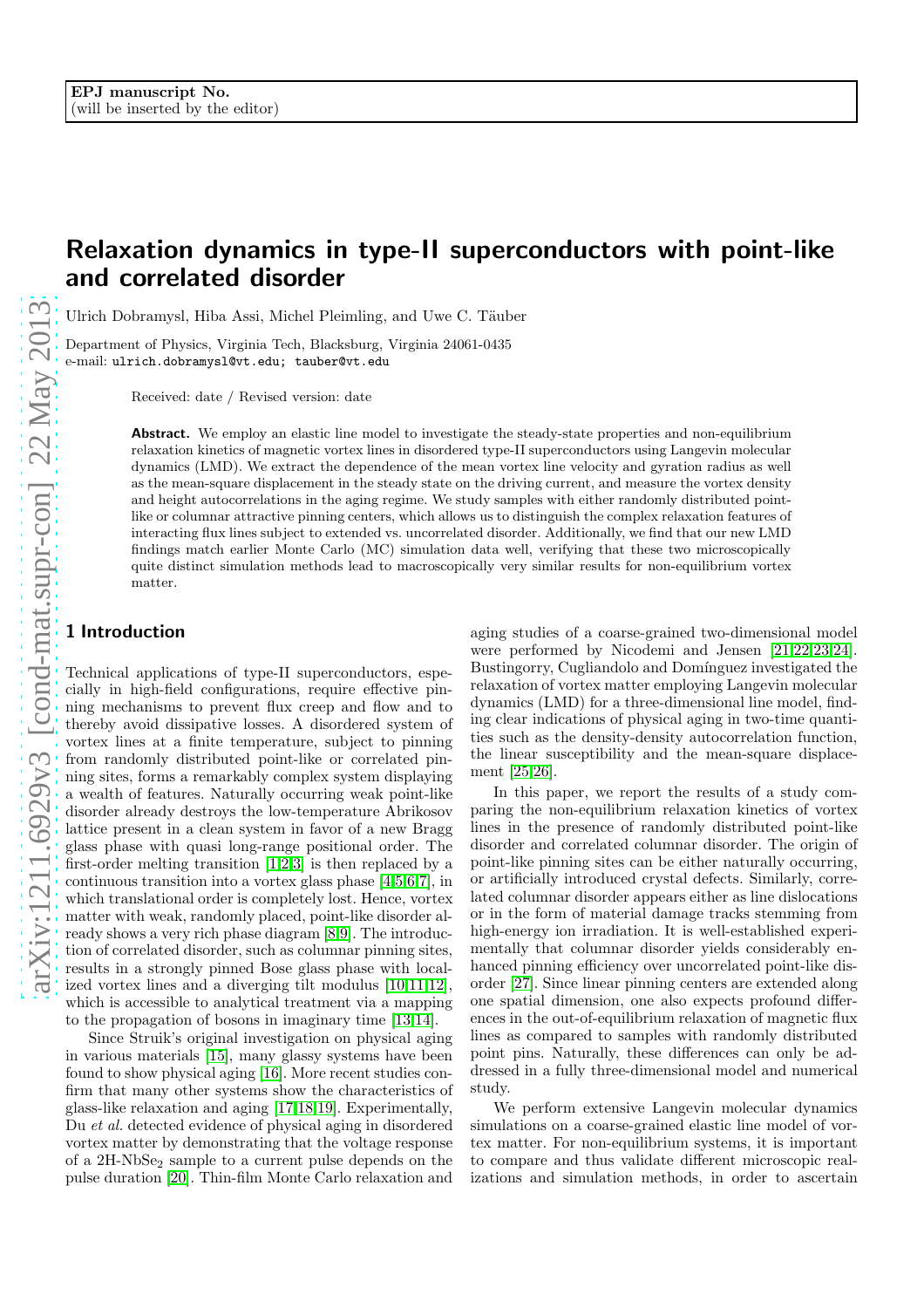that the resulting macroscopic features stem from physical properties of the system and not from artifacts of the specific algorithm. We first present our LMD data on the steady-state vortex velocity and radius of gyration for driven flux lines subject to point-like or columnar disorder. To validate our simulation code, we compare these results for attractive point pins with earlier findings from Monte Carlo (MC) simulations. We proceed to systematically investigate the complex non-equilibrium relaxation behavior of a system of initially randomly distributed and perfectly straight vortex lines via various two-time observables. For point-like disorder, we again compare our novel LMD results with previously published MC data [\[28\]](#page-14-27). The main focus of this work is the distinct relaxation behavior of flux lines in the presence of randomly distributed columnar and point pinning centers.

Our paper is organized as follows: In the next Section we define and explain the elastic line model as well as our LMD algorithm and discuss the values of the different system parameters. We then introduce the quantities that we are using in order to understand the non-equilibrium properties of interacting vortex lines in the presence of different types of attractive defects. Section [3](#page-3-0) is devoted to a discussion of the steady-state properties. We use this regime in order to validate the different algorithms used for the study of our system. Section [4](#page-4-0) presents our numerical results. In a systematic study we disentangle the different effects due to the line tension, the vortex-vortex interaction, the pinning to defect sites, and the finiteness of the system. We discuss our main finding on how the different types of pinning centers, point-like and extended columnar defects, affect the non-equilibrium relaxation process. Finally, we summarize our results in Section [5.](#page-13-0)

## 2 Model and Simulation Protocol

# 2.1 Effective Model Hamiltonian

We consider in the following a system of  $N$  vortex lines in the London limit, where the penetration depth is much larger than the coherence length. In order to model the dynamics of the system we employ a fully three-dimensional elastic line description [\[12](#page-14-11)[,29\]](#page-14-28). The Hamiltonian of this system is written as a functional of the vortex line trajectories  $\boldsymbol{r}_i(z) = (x_i(z), y_i(z)),$  where z denotes the direction of the applied external magnetic field, and consists of three competing terms: the elastic line energy, the attractive external potential due to disordered pinning sites, and the repulsive vortex-vortex interactions:

<span id="page-1-0"></span>
$$
H\left[\mathbf{r}_i(z)\right] = \sum_{i=1}^N \int_0^L dz \left[\frac{\tilde{\epsilon}_1}{2} \left| \frac{d\mathbf{r}_i(z)}{dz} \right|^2 + U_D(\mathbf{r}_i(z), z) + \frac{1}{2} \sum_{j \neq i}^N V(|\mathbf{r}_i(z) - \mathbf{r}_j(z)|)\right].
$$
\n(1)

The elastic line stiffness or local tilt modulus is given by  $\tilde{\epsilon}_1 \approx \Gamma^{-2} \epsilon_0 \ln(\lambda_{ab}/\xi_{ab})$ , where  $\Gamma^{-1} = M_{ab}/M_c$  represents the effective mass ratio or anisotropy parameter, whereas  $\lambda_{ab}$  and  $\xi_{ab}$  respectively denote the London penetration depth and coherence length in the ab crystallographic plane. The in-plane vortex-vortex interaction is given by  $V(r) = 2\epsilon_0 K_0(r/\lambda_{ab})$ , with the zeroth-order modified Bessel function  $K_0$  (essentially a logarithmic repulsion that is exponentially screened at the scale  $\lambda$ ). In our simulations, the interaction is cut off at  $5\lambda_{ab}$  in order to avoid artifacts due to the periodic boundary conditions. The  $N_D$  pinning sites are modeled by randomly distributed smooth potential wells of the form

$$
U_D(\boldsymbol{r},z) = -\sum_{\alpha=1}^{N_D} \frac{b_0}{2} p \,\delta(z-z_\alpha) \bigg[ 1 - \tanh\left(5\frac{|\boldsymbol{r}-\boldsymbol{r}_\alpha|-b_0}{b_0}\right) \bigg] \,,
$$

where  $p \geq 0$  is the pinning potential strength, and  $r_{\alpha}$  and  $z_\alpha$  indicate the in-plane and z position of pinning site  $\alpha$ . Lengths are measured in units of the pinning potential width  $b_0$ . Energies are measured in units of  $\epsilon_0 b_0$  with  $\epsilon_0 =$  $(\phi_0/4\pi\lambda_{ab})^2$ , and the magnetic flux quantum  $\phi_0 = hc/2e$ .

#### <span id="page-1-3"></span>2.2 Langevin Molecular Dynamics

We employ a LMD algorithm to simulate the vortex line dynamics. To this end, we discretize the system into layers along the z axis. The layer spacing corresponds to the crystal unit cell size  $c_0$  along the crystallographic cdirection [\[29,](#page-14-28)[30\]](#page-14-29). Forces acting on the vortex line vertices can then be derived from the properly discretized version of the Hamiltonian [\(1\)](#page-1-0). We proceed to numerically solve the (overdamped) Langevin equation

<span id="page-1-1"></span>
$$
\eta \frac{\partial \boldsymbol{r}_i(t,z)}{\partial t} = -\frac{\delta H[\boldsymbol{r}_i(t,z)]}{\delta \boldsymbol{r}_i(t,z)} + \boldsymbol{f}_i(t,z). \tag{2}
$$

with the Bardeen-Stephen viscous drag parameter  $\eta$ . The fast, microscopic degrees of freedom of the surrounding medium are captured by thermal stochastic forcing, modeled as uncorrelated Gaussian white noise fulfilling  $\langle \mathbf{f}_i(t, z) \rangle = 0$  and the Einstein relation  $\langle \mathbf{f}_i(t,z) \mathbf{f}_j(s,z') \rangle = 2\eta k_\text{B} T \delta_{ij} \delta(t-s) \delta(z-z'),$  which guarantees that the system relaxes to thermal equilibrium with a canonical probability distribution  $\propto e^{-H/k_BT}$ . The time integration is performed via simple discretization of Eq. [\(2\)](#page-1-1) [\[31\]](#page-14-30).

#### 2.3 Monte Carlo Algorithm

In section [3,](#page-3-0) we will compare steady-state results of systems of driven vortex lines generated by our LMD algorithm to data stemming from MC simulations. The MC data was obtained by applying the standard Metropolis update rule to the Hamiltonian [\(1\)](#page-1-0): A line element is picked at random and made to jump in a random direc-tion and (but truncated<sup>[1](#page-1-2)</sup>) distance. The ensuing change in the system's energy  $\Delta E$  is then evaluated and the

<span id="page-1-2"></span><sup>1</sup> A step size cut-off is necessary in order not to skip over pinning potential wells. See Refs. [\[30](#page-14-29)[,33\]](#page-14-31) for more information.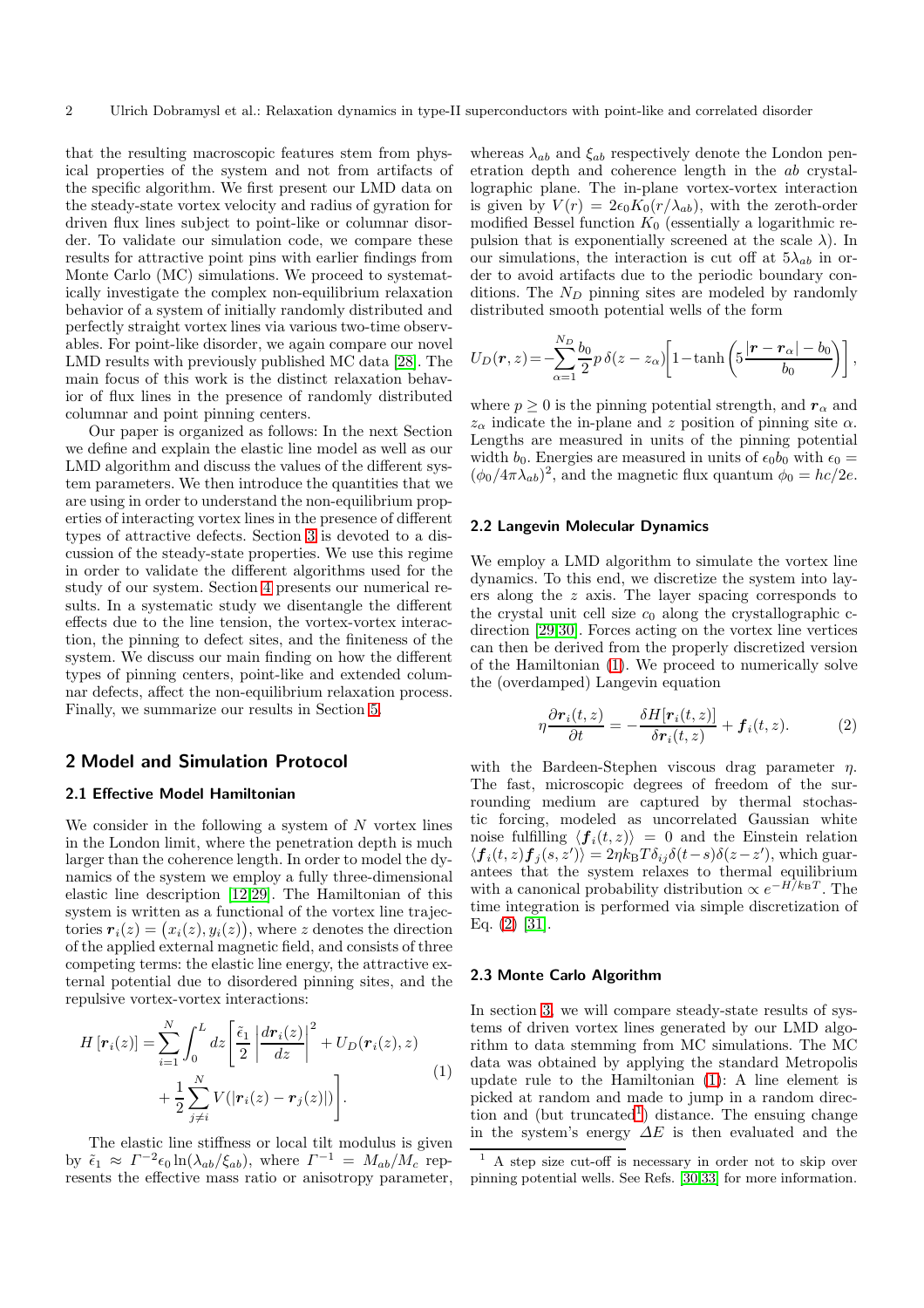Metropolis rule then accepts the jump with a probability  $P(\Delta E) = \min\{1, \exp(-\Delta E / k_B T)\}\.$  One MC step is completed when exactly NL line elements have been selected.

### 2.4 Material Parameters

We chose our simulation parameters to closely match the material parameters of the ceramic high- $T_{\rm C}$  type-II superconducting compound  $YBa<sub>2</sub>Cu<sub>3</sub>O<sub>7</sub>$  (YBCO). The material is highly anisotropic with an effective mass anisotropy ratio of  $\Gamma^{-1} = 1/5$ . We set the pinning center radius to  $b_0 = 35\text{\AA}$  and measure simulation distances in terms of this length. The in-plane London penetration depth and coherence length are  $\lambda_{ab} = 34b_0 \approx 1200\text{\AA}$  and  $\xi_{ab} = 0.3b_0 \approx 10.5\text{\AA}$  respectively. The vortex line energy per unit length is  $\epsilon_0 \approx 1.92 \cdot 10^{-6} \text{ erg/cm}$ , hence the line tension energy scale becomes  $\tilde{\epsilon}_1 \approx 0.189\epsilon_0$ . The depth of the pinning center potential is set to  $p = 0.05\epsilon_0$ , except when noted differently. To fix the intrinsic simulation time scale, we set the Bardeen-Stephen viscous drag coefficient  $\eta = \phi_0^2/2\pi\rho_n c^2 \xi_{ab}^2 \approx 10^{-10} \text{ erg} \cdot \text{s} / \text{cm}^2$  to one (for the normal-state resistivity of YBCO near  $T_C$ ,  $\rho_n \approx 500 \mu \Omega \text{ cm}$ , see table 1 in Ref. [\[32\]](#page-14-32)), resulting in a basic time unit of  $t_0 = \eta b_0 / \epsilon_0 \approx 18 \,\text{ps}.$ 

#### 2.5 Relaxation Simulation Protocol

Throughout our study, the investigated systems contained  $N = 16$  vortex lines with  $L = 640$  number of layers (except where noted differently). In the scenarios that include disorder, the number of pinning sites per layer is  $N_D/L = 1116$  which corresponds to a mean in-plane distance of  $9b<sub>0</sub>$  between pinning sites. In the case of randomly arranged point defects, the pinning site positions are chosen anew for each layer, whereas for columnar disorder, each layer repeats the pattern of the first layer's randomly chosen positions. The system size is set to ( $16/\sqrt{3}$ ) $\lambda_{ab} \times 8\lambda_{ab}$ , with the aspect ratio chosen such that a clean system with interacting vortex lines reproducibly forms a hexagonal Abrikosov lattice configuration after equilibration. We employ periodic boundary conditions in the  $x$  and  $y$  directions, and free boundary conditions along the z axis.

Our initial out-of-equilibrium condition consists of a system of perfectly straight vortex lines, placed at random locations throughout the computational domain. Since the vortex line elements do not yet fluctuate (i.e. their distance from the vortex line mean in-plane position is zero), the internal vortex line configuration effectively is at zero temperature, hence, the start of the simulation at  $t = 0$  is similar to an up-quench to a finite temperature  $T = 10$  K. This is in contrast to their random spatial distribution, which is equivalent to an infinite temperature. We then let the system relax towards equilibrium until the waiting time  $t = s$  (typically in the range of 2 to 4096) is reached, when we take a snapshot of the system. We proceed to calculate various two-time quantities (see section [2.6](#page-2-0) below)

at logarithmically-spaced time intervals with a simulation end time that is ten times larger than the waiting time.

#### <span id="page-2-0"></span>2.6 Measured Quantities

In the steady state of our driven flux line system, we measure the mean vortex velocity  $v$  by extracting the velocities of each line element in the direction of the driving force  $F<sub>d</sub>$  from the time stepping algorithm in LMD and average over all line elements in the system. In MC, we take the average displacement in the direction of the driving force  $F_d$  over 30 MC steps and calculate the mean velocity. Using Faraday's law, we can relate the vortex line mean velocity to an induced electric field  $\mathbf{E} = \mathbf{B} \times \mathbf{v}/c$ , which translates to a voltage drop across the sample. Similarly, the driving force is related to an applied external current via the Lorentz force  $F_d = |\mathbf{j} \times \phi_0 \mathbf{B}/B|$ . Hence, a driving force vs. mean vortex velocity graph is equivalent to experimentally determined current-voltage (I-V) characteristics.

To quantify thermal spatial fluctuations along the vortex lines, we compute the vortex line radius of gyration  $r_g = \sqrt{\langle (\mathbf{r}_{i,z} - \overline{\mathbf{r}_i})^2 \rangle}$ , i.e. the root mean-square displacement from the lines' mean lateral positions. The angular brackets again indicate an average over line elements as well as noise and disorder realizations. This quantity is expected to show a maximum at driving forces just below the depinning transition.

To further accurately capture the relaxation and aging dynamics of out-of-equilibrium disordered vortex line systems, we measure two-time correlation quantities. Since we wish to compare the relaxation behavior in LMD with previously measured MC data, we utilize the same twotime observables as in Ref. [\[28\]](#page-14-27): the height-height autocorrelation function of the vortex lines, the two-time meansquare displacement and the density-density autocorrelation function. All these quantities depend on two times, labeled in the following as s and t, with  $s < t$ .

The roughness or *height-height autocorrelation* function of the vortex lines is defined by:

$$
C(t,s) = \langle (\boldsymbol{r}_{i,z}(t) - \overline{\boldsymbol{r}}_i(t)) (\boldsymbol{r}_{i,z}(s) - \overline{\boldsymbol{r}}_i(s)) \rangle, \qquad (3)
$$

where  $r_{i,z}(t)$  are the in-plane coordinates of line i at layer z at time t,  $\overline{r}_i(t)$  is the mean position of line i, and the averages are taken over all line elements as well as noise and disorder realizations. This quantity contains information about local thermal fluctuations of vortex line elements around the flux line's mean lateral position. In the case of free, non-interacting vortices, it can be mapped to the height correlation of growing one-dimensional interfaces (see Sec. [4.1\)](#page-5-0).

The two-time mean square displacement, defined as

$$
B(t,s) = \langle (\mathbf{r}_{i,z}(t) - \mathbf{r}_{i,z}(s))^2 \rangle , \qquad (4)
$$

measures the average square distance between a vortex line element's position at time s and a subsequent time t. This quantity provides data on the time evolution of the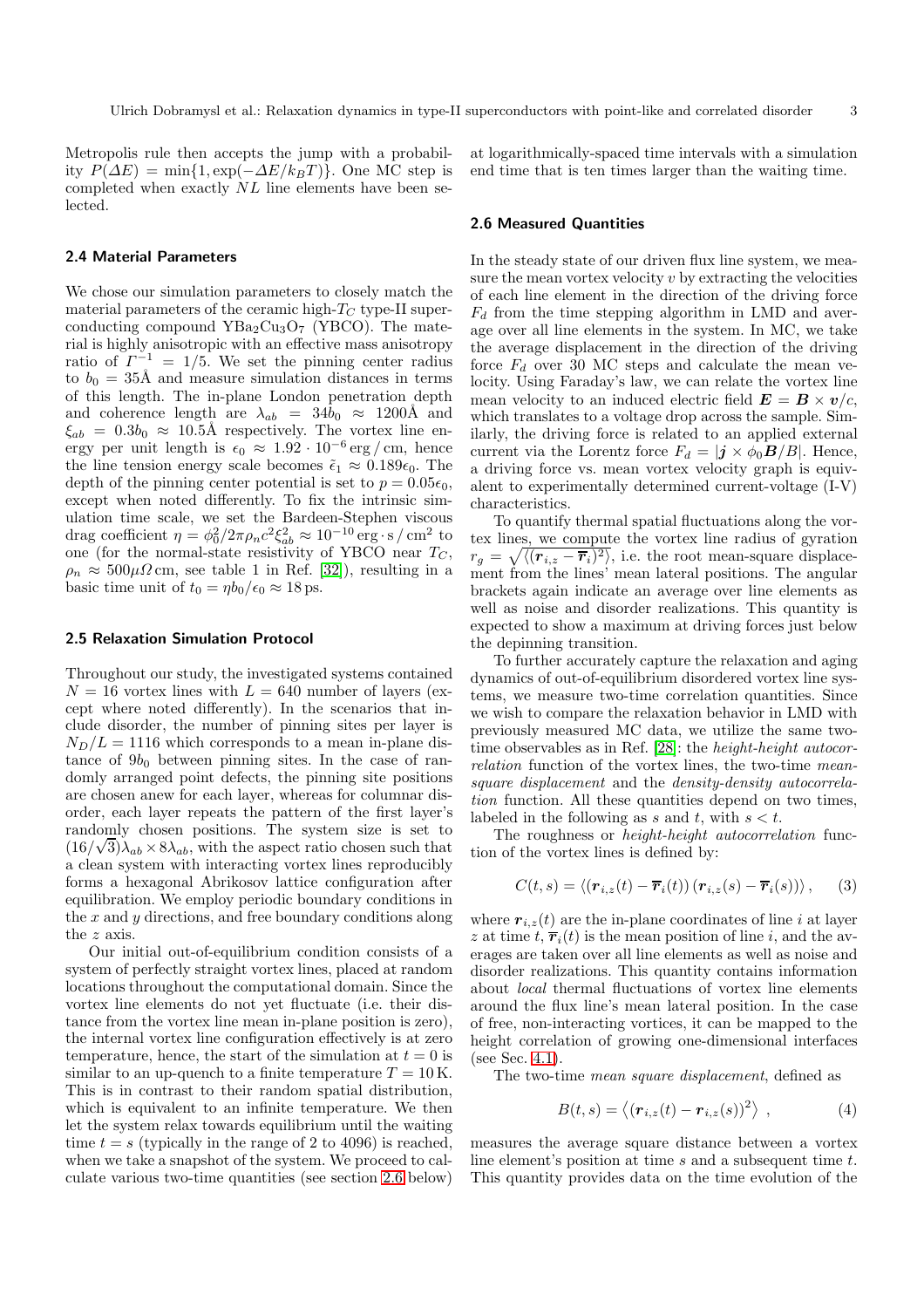global structure of the vortex line configuration, in addition to the same local information contained in  $C(t, s)$ .

Finally, the two-time density-density autocorrelation function  $C_v(t, s)$  is an observable that is measured by saving a snapshot of the positions of all vortex line elements in the system at time s, calculating the radial distance  $r_i(t, s)$  each vortex line element traveled between times s and t and determining the number  $n_c$  of vortex line elements for which this distance is smaller than a prescribed cutoff distance  $r_i(t, s) < r_c$ . The density autocorrelation is then  $C_v(t, s) = \langle n_c/NL \rangle$ . Throughout our study, the cutoff distance is  $r_c = 0.05b_0$ . The density autocorrelation also contains information on the formation or decay of global structures; thus we expect it to generally follow the behavior of  $B(t, s)$ .

## <span id="page-3-2"></span>2.7 Comparison of Microscopic Algorithms

In order to simulate the dynamics of elastic lines in a disordered medium, an appropriate microscopic algorithm has to be chosen. A considerable amount of work has been done using Metropolis MC implementations of the model described above and variations thereof [\[29,](#page-14-28)[30](#page-14-29)[,33\]](#page-14-31). Gotcheva et al. investigated the differences between a Metropolis and a continuous-time MC algorithm for a system of flux lines on a discrete lattice and subject to varying temperature and driving force [\[34,](#page-14-33)[35\]](#page-14-34). The continuoustime update rule preserved positional order, while the Metropolis rule led to a disordered moving state, questioning the validity of the Metropolis algorithm for studies of driven vortex matter in lattice simulations. More recent studies demonstrated that positional order was preserved in off-lattice Metropolis MC of driven vortex matter [\[30\]](#page-14-29).

It is crucial to investigate and compare different microscopic implementations of algorithms such as Metropolis MC and LMD simulations in a non-equilibrium setting. The choice of algorithm might introduce spurious effects that cannot be predicted a priori. In order to separate actual physical effects of the studied elastic line model from these artifacts, we performed a careful numerical comparison of LMD with earlier MC studies. Fast microscopic degrees of freedom are modeled by the thermal force term in LMD, see Eq. [\(2\)](#page-1-1). In equilibrium the noise strength is set by the Einstein relation (fluctuation-dissipation theorem, FDT). In out-of-equilibrium situations, there exists in general no FDT-equivalent that would uniquely determine the form and strength of the noise correlations. Since the large-scale and long-time characteristics of Langevin stochastic differential equations can be drastically influenced by the noise correlator properties, it is necessary to validate results by comparing to other numerical methods [\[30\]](#page-14-29). In the first part of this article, we therefore compare results from a MC study for both steady-state and relaxation properties of the vortex line model to data generated by the LMD algorithm. It should be noted that a direct comparison of time scales is difficult since the length of a MC time step is a dynamically generated quantity, whereas in LMD the time step duration is a function of the material parameters.



<span id="page-3-1"></span>Fig. 1. (Color online) Steady-state (a) velocity and (b) gyration radius of  $N = 16$  vortex lines with a length of  $L = 20$  elements as a function of the driving force  $F<sub>d</sub>$  in the presence of point pins with varying disorder potential strength p. The red circles show data from MC simulations with  $p = 0.05\epsilon_0$ , while the other graphs display LMD simulation data with p ranging from  $0.03\epsilon_0$  to  $0.05\epsilon_0$  in steps of  $0.005\epsilon_0$ . In (c) and (d), the force axis is rescaled with the disorder potential strength. The velocity curves in (c) cross at  $F_d/p \approx 0.19$  while the gyration radius maxima in (d) align around  $F_d/p \approx 0.12$ , with a slight bias towards higher  $F_d/p$  for higher values of p.

# <span id="page-3-0"></span>3 Steady-state properties

We first employ LMD simulations for interacting flux lines in the presence of point-like disorder with disorder potential strength p, subject to a driving force  $F_d$  stemming, via the Lorentz force, from an external current. Results for the steady-state velocity and gyration radius are gathered in Fig. [1.](#page-3-1) The red dots in Fig. [1](#page-3-1) indicate MC-generated data, while the solid lines were produced using LMD with different values of  $p$ . It is quite clear from Fig. [1\(](#page-3-1)a) that a pinning potential strength  $p = 0.05\epsilon_0$  in MC corresponds to  $p \approx 0.04\epsilon_0$  in LMD. In MC, vortex line elements test a region with a radius of  $0.25b_0$  around their current position for possible jump targets. It is conceivable that the pin energy barrier appears a bit smoother in MC since its width falls into the same length scale, which leads to the observed renormalization of the pinning potential strength. The slightly higher maximum of the MC gyration radius data for  $p = 0.05\epsilon_0$  over the corresponding LMD curve with  $p = 0.04\epsilon_0$  in Fig. [1\(](#page-3-1)b) supports this argument, since vortex line elements are most likely trapped at a pinning site until they escape via a single jump. It is much less probable for any line element to escape the pin via multiple successive jumps. In LMD on the other hand, the thermal force is only an added component on top of the (in this case stronger) driving and elastic tension forces.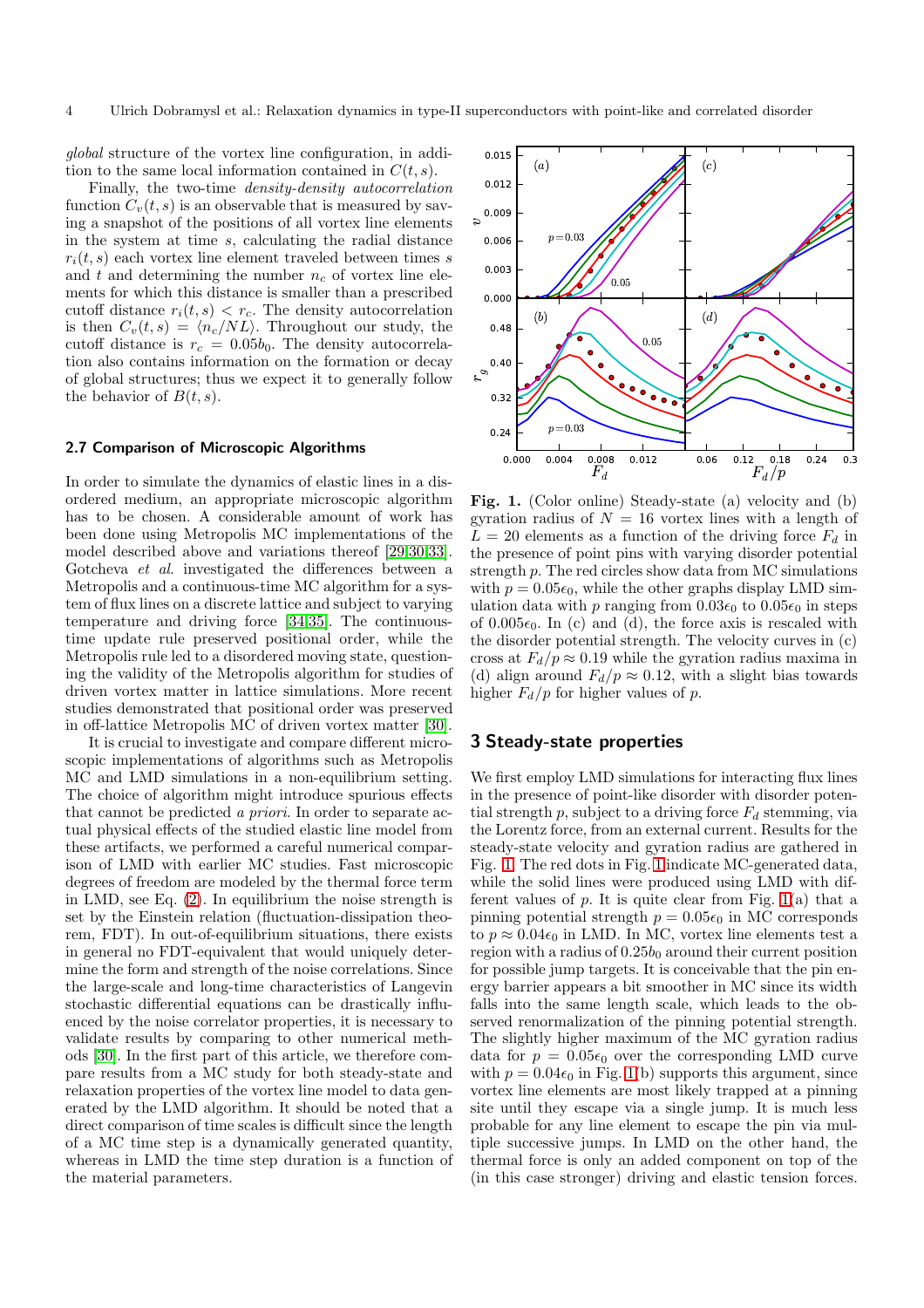

<span id="page-4-1"></span>Fig. 2. (Color online) Steady-state (a) velocity and (b) gyration radius of  $N = 16$  vortex lines with  $L = 20$  as a function of the driving force  $F_d$  in the presence of columnar disorder, with a disorder potential strength varying between  $p = 0.03\epsilon_0$  and  $p = 0.05\epsilon_0$  in steps of  $0.005\epsilon_0$ . As expected, the radius of gyration displays quite different behavior for columnar pins as compared to point pinning sites, compare Fig. [1\(](#page-3-1)b). In (c) and (d), the force axis is rescaled with the disorder potential strength. The velocity curves in (c) cross at  $F_d/p \approx 1.9$ , while the gyration radius maxima in (d) align around  $F_d/p \approx 2$ .

Hence, LMD yields smooth escape trajectories out of a point pin's binding potential, and the vortex line is consequently less rough, resulting in a smaller radius of gyration.

Figures  $1(c)$  and  $(d)$  show that the depinning force scales roughly linear with the pinning potential strength  $p$ , as expected [\[12\]](#page-14-11). The vortex velocity curves cross at  $F_d/p \approx 0.19$ , while the gyration radii have their maxima around  $F_d/p \approx 0.12$ , with a slight systematic shift to lower  $F_d/p$  for smaller pinning strength values p. It should be noted that a true continuous non-equilibrium depinning phase transition occurs only at  $T = 0$  (and in the thermodynamic limit). The scaling behavior of the velocity of driven vortex lines near the critical depinning force in the presence of point-like disorder has been explored by Luo and Hu [\[36\]](#page-14-35). The gyration radius maximum in the vicinity of the critical depinning force may consequently be understood as the thermally rounded remnant of this zero-temperature phase transition [\[37\]](#page-14-36).

Figures [2\(](#page-4-1)a) and (b) display the mean velocity  $v$  and the radius of gyration  $r_g$  as a function of the driving force  $F_d$  of vortices subject to randomly distributed columnar pinning sites. Correlated disorder is much more effective at pinning flux lines than point disorder [\[27\]](#page-14-26). This is reflected in a critical depinning force that is about an order of magnitude higher for columnar defects than for uncorrelated point pins of the same strength p (per layer; results shown in Fig. [1\)](#page-3-1). In Figs.  $2(c)$  and (d) the driving force is again scaled with the pin strength  $p$ . The vortex velocity curves cross at  $F_d/p \approx 1.9$ , which is indeed a factor of 10 larger compared to point pins. In the presence of columnar defects, a single flux line may be in one of the following four configurations: [\[12\]](#page-14-11) (i) unpinned, located away from any pinning sites; (ii) trapped at a single columnar pin for its entire length; (iii) forming a vortex half-loop where the elastic line is trapped at a single columnar defect, with the exception of an unpinned section that extends away from the defect line: Depending on the relative strengths of the driving force, thermal noise, and the pinning potential, the unpinned part may either expand or retract. This state represents a short-lived saddle-point configuration; (iv) forming single or double kinks by being simultaneously trapped at two adjacent pinning columns. This state is rather long-lived but will ultimately decay into either the unpinned or completely trapped state.

The gyration radius indicates which configurations are typically assumed by the vortex lines. For  $F_d = 0$ , most vortex lines are fully trapped. The radius of gyration of a trapped line is restricted by the pinning potential extension  $b_0$ , hence we observe a marked reduction in the value of  $r_g$  with columnar pins over free, unbound lines. With increasing but below-critical  $F_d$ ,  $r_q$  decreases since the mean position of trapped vortex lines shifts from the center of the pinning site, which further constrains fluctuations. In the vicinity of the critical depinning force, in the flux creep regime,  $r_g$  rises sharply due to the formation of half-loops, single-, and double-kinks. Near the transition to free-flowing flux lines,  $r<sub>g</sub>$  develops a maximum and gradually decreases for even higher  $F_d$ . In this state, vortex motion is slightly restricted by pinning centers, but the flux lines move essentially unimpeded, and the radius of gyration approaches its unbound value.

## <span id="page-4-0"></span>4 Relaxation processes

In order to study the relaxation dynamics and possible aging scaling of a system of vortex lines in various scenarios, we follow the procedures outlined in Ref. [\[28\]](#page-14-27). As a test case for our simulation code, we first investigate a system of non-interacting lines without disorder, which can be mapped to the one-dimensional Edwards-Wilkinson (EW) interface growth model. We then proceed to non-interacting lines in the presence of point-like disorder with two different pin potential strengths, where the short-time behavior is similar to the clean system while the long-time relaxation is modified by the attractive defects. To disentangle the effects of the mutual vortex repulsion from the disorder influence, we next study a system of interacting vortex lines without pinning sites. Subsequently, we present data on the full system of interacting vortex lines in the presence of point pinning centers. We then point out the differences in the relaxation kinetics in systems with point and correlated extended pins by investigating both non-interacting and interacting flux lines in the presence of columnar defects. Finally, we discuss finite-size effects due to short vortex lengths for both types of pinning sites.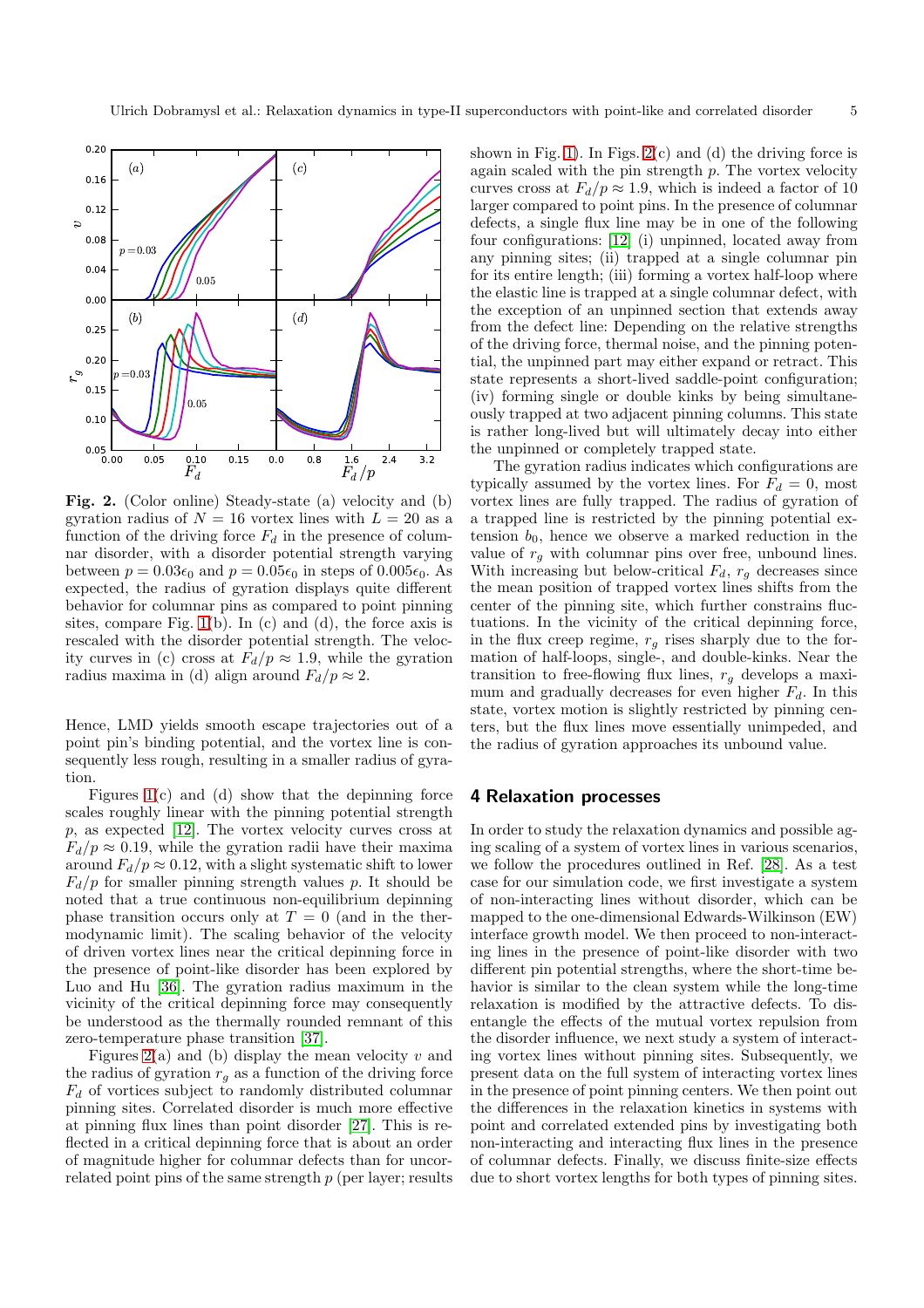In each of the scenarios presented below, we first look at the relaxation of the single-time mean-square displacement  $B(t, 0)$ , the time-dependent squared radius of gyration,  $r_g^2(t)$ , and the associated effective exponents  $\beta_B(t)$  =  $d\ln B(t,0)/d\ln t$  and  $\beta_h(t) = d\ln r_g^2(t)/d\ln t$ . The meansquare displacement predominantly probes changes in the average positions of single vortices. Hence we use the average of  $\beta_B$  over an appropriate time interval as the aging exponent that we utilize to achieve (approximate) data collapse of the two-time global mean-square displacement  $B(t, s)$  and density autocorrelation function  $C_v(t, s)$ . The time-dependent radius of gyration describes internal thermal vortex line fluctuations and enables us to compute an averaged scaling exponent  $\beta_h$  that can be used for obtaining data collapse of the two-time height autocorrelation function  $C(t, s)$ .

# <span id="page-5-0"></span>4.1 Free Non-interacting Vortex Lines

The thermal fluctuations of the segment locations of free (non-interacting and not subject to disorder) directed elastic lines around their mean in-plane position can be mapped to the problem of a one-dimensional interface growing via random deposition. The continuous version of this growth model is described by the stochastic Edwards-Wilkinson (EW) equation [\[38\]](#page-14-37). The temporal evolution of the interface height relative to its mean height is governed by a diffusive term as well as a random noise term. Hence, it may be described mesoscopically by a linear Langevin equation,

<span id="page-5-1"></span>
$$
\frac{\partial h(z,t)}{\partial t} = \nu \frac{\partial^2 h(z,t)}{\partial z^2} + \eta(z,t) , \qquad (5)
$$

where  $\nu$  is the diffusive strength and  $\eta(z,t)$  represents thermal white noise with zero mean and second moment  $\langle \eta(z,t) \eta(z',s) \rangle = 2k_{\rm B}T \nu \delta(z-z') \delta(t-s)$  that satisfies Einstein's relation. The temperature  $T$  enters through the noise strength.

The linear nature of Eq. [\(5\)](#page-5-1) makes it possible to arrive at analytical expressions for various two-time quantities [\[39](#page-14-38)[,26](#page-14-25)[,40,](#page-14-39)[41\]](#page-14-40). In particular, the solution for the twotime height-height autocorrelation function in the correlated growth regime reads [\[39\]](#page-14-38),

<span id="page-5-4"></span>
$$
C(t,s) = C_0 s^{1/2} \left( \left[ \frac{t}{s} + 1 \right]^{1/2} - \left[ \frac{t}{s} - 1 \right]^{1/2} \right) . \tag{6}
$$

Comparing with the general scaling form  $C(t,s)$  $s^{-b}f_C(t/s)$  (with scaling function  $f_C$ ), this predicts the universal aging exponent  $b = 1/2$  in the EW regime [\[28,](#page-14-27)[39\]](#page-14-38). The mean square displacement follows a similar scaling form  $B(t,s) = s^{-b} \bar{f}_B(t/s)$ , while the density autocorrelation empirically scales as  $C_v(t, s)$  =  $s^b f_{C_v}(t/s)$ .

The relaxation of the observables  $B(t,0), r_g^2(t)$  and the three two-time correlation functions  $B(t, s)$ ,  $C(t, s)$ , and  $C_v(t, s)$  in this scenario as observed in our LMD simulations is presented in Figs. [3](#page-5-2) and [4,](#page-6-0) respectively. For a



<span id="page-5-2"></span>Fig. 3. (Color online) Relaxation behavior of (a) the vortex line mean-square displacement  $B(t, 0)$ , (c) the squared gyration radius  $r_g^2(t)$ , and (b,d) the associated effective exponents  $\beta_B$  and  $\beta_h$  over time for free non-interacting flux lines with length  $L = 10$  ( $\bullet$  marker),  $L = 640$  ( $\times$  marker) and  $L = 2560$  ( $\blacktriangleright$  marker) averaged over at least 1000 realizations.

very thin system with  $L = 10$ , we immediately see from the time evolution of the effective exponent  $\beta_B(t)$  [solid line with black circles in Fig. [3\(](#page-5-2)b)] that the system starts to cross over into equilibrium where  $B(t, 0) \sim t$ ,  $\beta_B \to 1$ for early times  $t > 2^5$ , and it is truly equilibrated after  $t > 2^{10}$ . This is also visible in the unscaled two-time quantities  $B(t, s)$  and  $C_v(t, s)$  displayed in Figs. [4\(](#page-6-0)a,c): For  $s > 2<sup>4</sup>$ , the data of  $B(t, s)$  for different waiting times s fall onto a single master curve, which indicates the recovery of time translation invariance. In contrast, the data for  $C_v(t, s)$  collapse for all waiting times s. The difference in the onset of data collapse in these two quantities is caused by local thermal fluctuations contributing to the mean-square displacement, whereas short-scale variations are effectively averaged out due to the finite cutoff radius in the density autocorrelation<sup>[2](#page-5-3)</sup>. The effective gyration radius exponent  $\beta_h(t)$ , displayed in Fig. [3\(](#page-5-2)d), decreases from the start and eventually reaches zero around  $t \approx 2^7$ . For

<span id="page-5-3"></span><sup>2</sup> See the description of the algorithm for calculating  $C_v(t, s)$ in Sec. [2.6](#page-2-0) and Ref. [\[28\]](#page-14-27) for more information.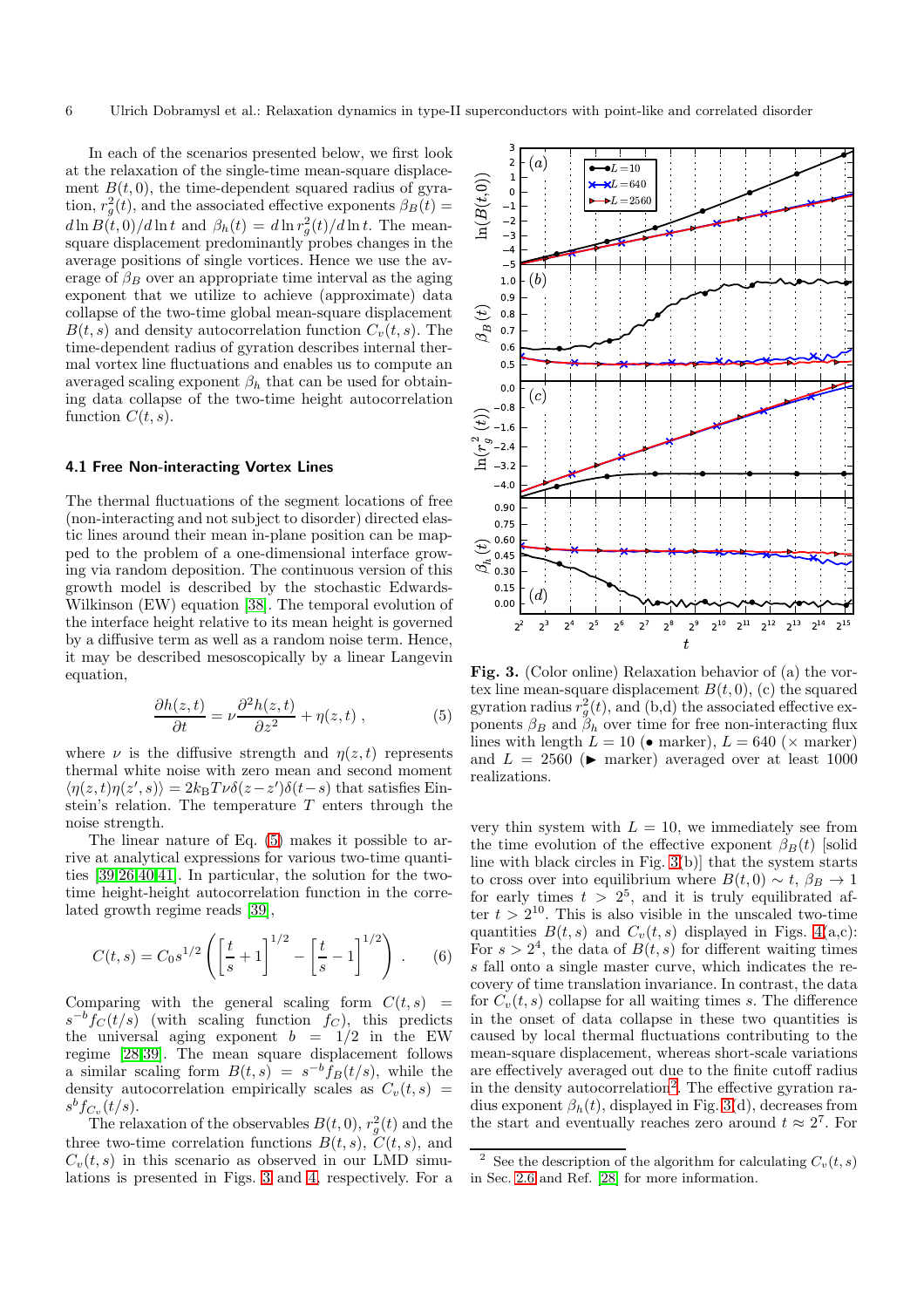

<span id="page-6-0"></span>Fig. 4. (Color online) Relaxation of two-time quantities in a system of non-interacting flux lines without disorder for a line length of (a-c)  $L = 10$  and (d-f)  $L = 2560$ . averaged over 800 different noise realizations. The subfigures show (a,d) the mean-square displacement  $B(t, s)$ , (b,e) the height autocorrelation function  $C(t, s)$ , and  $(c, f)$ the density autocorrelation function  $C_v(t, s)$  as a function of (a-c)  $t-s$  and (d-f)  $t/s$ . Waiting times range from  $s = 2$ to  $2^{12} = 4096$ . For  $L = 10$ , the system rapidly reaches equilibrium. The height autocorrelation function in (b) displays a short time window  $(s < 64)$  where it explicitly depends on s and time translation invariance is broken. For  $L = 2560$  and  $s > 16$ , all quantities show aging and dynamical scaling with the EW exponent  $b = 0.5$ .

such a short flux line length, the crossover from the EW regime to the saturated (equilibrated) regime happens at very early times<sup>[3](#page-6-1)</sup>. The two-time height-height autocorrelation function  $C(t, s)$ , plotted in Fig. [4\(](#page-6-0)b), shows data collapse for waiting times  $s > 2^7$ , which reflects the time evolution of  $\beta_h(t)$ .

The extended, bulk-like system with  $L = 2560$  exhibits much slower relaxation and hence enables us to study the dynamical aging scaling regime. The effective exponents  $\beta_B(t)$  and  $\beta_h(t)$  [solid lines with black triangles in Figs. [3\(](#page-5-2)b,d)] show the remnants of a crossover for short times, while staying at a value of approximately 0.5 for  $t > 2<sup>4</sup>$ . Figures [4\(](#page-6-0)d-f) depict  $B(t, s)$ ,  $C(t, s)$  and  $C_v(t, s)$ respectively as functions of  $t/s$  and scaled with appropriately chosen exponents of the waiting time. The data for all three quantities show data collapse for  $s > 2^4$  with exponent  $b = 0.5$ , indicating dynamical scaling and hence full aging in this time regime. The aging exponent of the two-time height-height autocorrelation function coincides with the predicted EW value from Eq. [\(6\)](#page-5-4).

Except for the early-time crossover between the EW and saturation regimes, which is not visible in Fig. 3 in Ref. [\[28\]](#page-14-27), our findings produced via LMD simulations are in complete agreement with the MC data for both thin and extended "bulk" systems.

#### <span id="page-6-2"></span>4.2 Non-interacting Vortices with Point Disorder

We now proceed to add point-like disorder with pinning potential strengths  $p = 0.01\epsilon_0$  and  $p = 0.05\epsilon_0$  to a system of non-interacting vortex lines, see Fig. [5.](#page-7-0) The equilibrium configuration at low temperatures constitutes an extremely dilute vortex glass. For the smaller defect strength of  $p = 0.01\epsilon_0$  there exists an intermediate time regime  $2^3 < t < 2^7$  during which both effective exponents  $\beta_B(t)$ and  $\beta_h(t)$  are fairly constant before developing a maximum around  $t = 2^{10}$  with a subsequent crossover into a frozen state with  $\beta_B, \beta_h \to 0$  where the vortex lines are firmly bound to the point defects [solid lines with black circles in Fig. [5\(](#page-7-0)b,c)]. The slight downward slope at early times is a remnant of the crossover from the random-noise into the EW regime of free flux lines. In fact, the exponent values at times  $t < 2<sup>7</sup>$  approximately equal those of the disorder-free system, indicating that the time evolution of the mean lateral vortex position is essentially the same as for free lines prior to the disorder effects becoming noticeable. At later times, vortex movement starts to become affected by the attractive pinning sites, which temporarily accelerates the relaxation kinetics as the vortices are drawn into potential wells, before flux line motion becomes at last frozen at the defects.

Figures [6\(](#page-7-1)a-c) show the resulting relaxation of the twotime mean square displacement  $B(t, s)$ , the height-height autocorrelation function  $C(t, s)$  and the density-density autocorrelation function  $C_v(t, s)$  for the system with pinning strength  $p = 0.01\epsilon_0$ . The global quantities B and  $C_v$  are scaled using the aging exponent  $b = 0.527$  taken from the average effective exponent  $\beta_B$  over the short- to intermediate-time region  $2^3 < t < 2^5$ , where  $\beta_B$  is roughly constant. These two-time autocorrelation functions yield approximate dynamical scaling for waiting times in this time regime, which further supports the interpretation that pinning sites are essentially irrelevant for the motion of the vortex line mean lateral positions during the early stages of the relaxation process.

In the short-time regime  $t < 2^5$ , the squared gyration radius  $r_g^2(t)$  in Fig. [5\(](#page-7-0)c,d) is also described by a power law with an approximate effective exponent  $\overline{\beta_h} \approx 0.523$ . Using this value as the aging exponent for the scaled two-time height-height autocorrelation function  $C(t, s)$  in Fig. [6\(](#page-7-1)b) reveals approximate dynamical scaling in this time window. However, stronger deviations from the free-line behavior are observed for  $C(t, s)$  than for the other quan-

<span id="page-6-1"></span><sup>3</sup> See Ref. [\[44\]](#page-14-41) for a discussion of different EW regimes and the length dependence of the crossovers.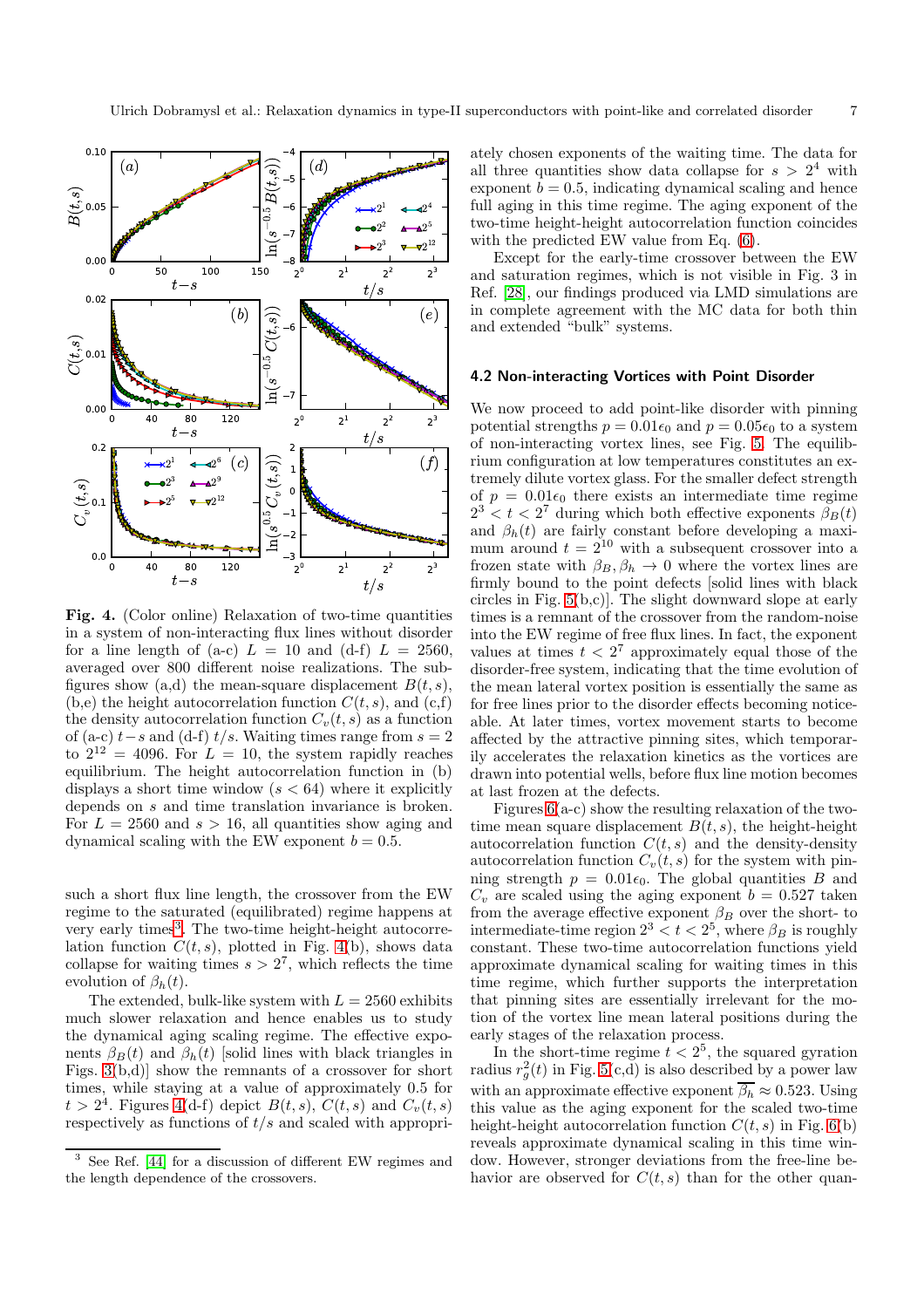

<span id="page-7-0"></span>Fig. 5. (Color online) Relaxation behavior of (a) the flux line mean-square displacement  $B(t, 0)$ , (c) the squared gyration radius  $r_g^2(t)$ , and (b, d) the associated effective exponents  $\beta_B$  and  $\beta_h$  over time for non-interacting vortices subject to point pins with potential strength  $p = 0.01\epsilon_0$ (• marker) and  $p = 0.05\epsilon_0$  ( $\blacktriangleright$ ), averaged over 1000 realizations. For  $p = 0.01\epsilon_0$ , the dashed lines (below the curves) indicate the power laws with mean effective exponents  $\overline{\beta_B} \approx 0.527 \pm 0.003$  in (a) and  $\overline{\beta_h} \approx 0.523 \pm 0.002$  in (c) over the range  $2^3 \le t \le 2^5$ . Similarly for  $p = 0.05\epsilon_0$ , the dashed lines (above the curves) show the power laws with mean effective exponents  $\beta_B \approx 0.725 \pm 0.041$  and  $\overline{\beta_h} \approx 0.716 \pm 0.037$  over the range  $2^3 \le t \le 2^8$ .

tities. For larger times  $t > 2^6$  correlations become increasingly longer-lived, since vortex line elements become trapped at pinning sites. Hence, the influence of weak point defects is observed mainly in the fluctuations of flux line elements, whereas the movements of their mean lat-eral positions are hardly modified<sup>[4](#page-7-2)</sup>.

For a larger pin strength  $p = 0.05\epsilon_0$ , the effective exponent maxima in Figs. [5\(](#page-7-0)b,d) develop earlier, near  $t = 2<sup>7</sup>$ , and there appears no region with approximately constant exponents. For  $t > 2^{11}$ , the system crosses over into a regime where the vortex line configuration appears to become frozen at the pins. This is reflected also in



<span id="page-7-1"></span>Fig. 6. (Color online) Relaxation of (a,d) the mean-square displacement, (b,e) the height autocorrelation function, and (c,f) the density autocorrelation in a system of noninteracting vortex lines of length  $L = 640$ , subject to randomly distributed point pins with a potential depth of (a-c)  $p = 0.01\epsilon_0$  and (d-f)  $p = 0.05\epsilon_0$ ; data averaged over 1000 realizations. Time translation invariance is broken throughout the simulation time window. For both pinning strengths, dynamical scaling for the mean-square displacement and the density autocorrelation approximately holds in an intermediate range of waiting times s, with the mean effective exponents inferred from Fig. [5.](#page-7-0)

the two-time quantities, where we only see approximate data collapse for B and  $C_v(t, s)$  for waiting times  $s < 2^6$ [Figs. [6\(](#page-7-1)d,f)]. The two-time height autocorrelation function  $C(t, s)$  in Fig. [6\(](#page-7-1)e) yields interesting non-monotonic behavior for  $s > 2^3$ , where correlations actually increase again after developing a minimum. We interpret this effect as a rather complicated cross-over effect caused by competition of repulsive, pinning, and elastic forces. Initially, the vortex lines locate nearby pinning sites and are drawn into their attractive potential wells. This yields accelerated super-diffusive motion as indicated by the exponent maximum in Fig. [5\(](#page-7-0)d), until the elastic interaction restricts further exploration of the configuration space and leads to the subsequent decrease of the effective exponent. This behavior is not apparent in the case of  $p = 0.01$  owing to our choice of waiting times. The exponent maximum in this situation would occur at a much later time and hence the highest waiting time  $s = 2^{12}$  does not yet display any non-monotonic features.

<span id="page-7-2"></span>The supplementary movie "NonInteractWeakLargePinsNearby.mp4" shows an example realization for this behavior.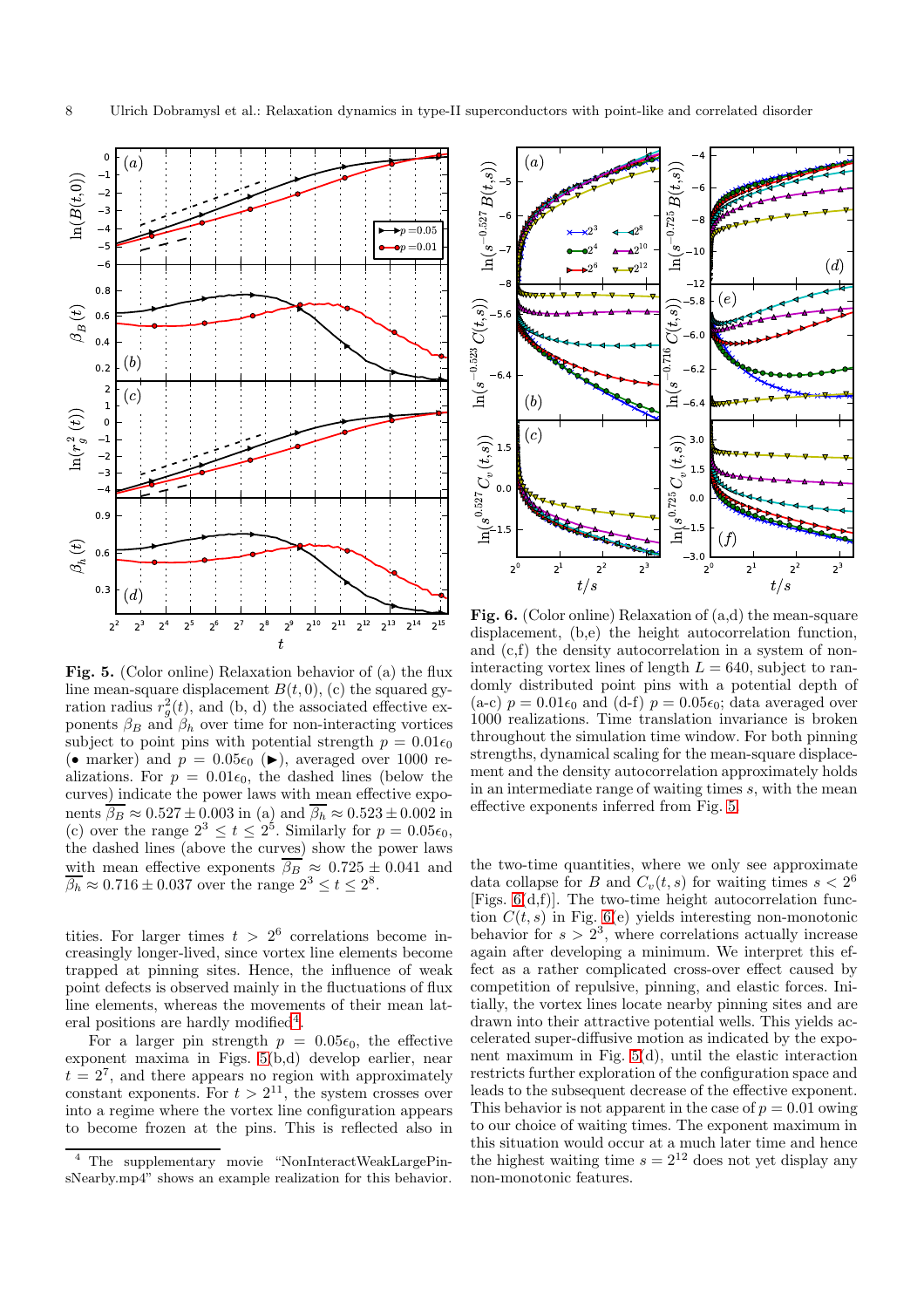Elastic manifolds subject to disorder can be characterized by means of the roughness exponent  $\chi$  which is defined via the height-height correlation function along the manifold dimensions [\[45\]](#page-14-42) (here, the contour length of the directed lines)

$$
C(z-z') = \langle [\mathbf{r}(z)-\mathbf{r}(z')]^2 \rangle \sim |z-z'|^{2\chi}.
$$
 (7)

In the case of a dilute flux line system, for which mutual interactions may be neglected, and free of disorder, thermal fluctuations lead to the EW roughness exponent  $\chi = 0.5$ , in agreement with our numerical observations. In the dilute vortex glass phase with point-like disorder, renormalization group analysis of manifolds subject to Gaussian disorder [\[46,](#page-14-43)[45\]](#page-14-42) predicts a roughness exponent  $\chi = 5/8$ . Our LMD simulations yield a distance-dependent effective roughness exponent in the range of  $0.5 < \chi_{eff} < 0.8$  for a system of non-interacting vortex lines with point-like pinning sites. It should be emphasized, though, that in our model the pinning sites are exclusively attractive. It turns out that the out-of-equilibrium relaxation behavior is considerably different for directed lines subject to a mixture of attractive and repulsive pins: One then actually observes simple aging, albeit with non-universal scaling exponents that depend on temperature as well as pinning strength [\[47](#page-14-44)[,28\]](#page-14-27).

#### <span id="page-8-1"></span>4.3 Interacting Vortex Lines without Disorder

To disentangle the effects of mutual flux line repulsion from the influence of disordered point pinning sites, we next study the non-equilibrium relaxation of a clean system of interacting vortex lines. Fig. [7](#page-8-0) shows the relaxation of the mean-square displacement, the radius of gyration, and the associated effective exponents in this scenario, whereas Fig. [8](#page-9-0) displays the behavior of the three two-time autocorrelations. One may immediately identify striking differences between non-interacting and mutually repelling vortex lines in the relaxation of  $B(t, s)$  and its associated effective exponent  $\beta_B(t)$ ; compare Figs. [3\(](#page-5-2)a,b) and Figs. [7\(](#page-8-0)a,b). The initially large value of  $\beta_B$  in Fig. 7(b) can be traced to the rapid formation of long-range order due to repulsive vortex interactions. This effect stems from our choice of initial conditions, where the vortex lines are randomly distributed throughout the system. Owing to the initially non-ideal spacing, mutual repulsion leads to fast vortex motion and thus to a large value of  $\beta_B$ . As soon as an optimal arrangement (in this case the Abrikosov lattice) is reached, flux lines perform confined random walks due to the efficient caging from neighboring vortices, which eventually leads to a low effective exponent  $\beta_B \approx 0.2$  for  $t > 2^{12}$ . The data collapse in Fig. [8\(](#page-9-0)b) shows that an averaged  $\overline{\beta_B} \approx 1.6$  may serve as the effective aging exponent for the two-time mean square displacement  $B(t, s)$  for short waiting times  $s < 2<sup>6</sup>$ .

The difference between interacting and non-interacting systems does not appear as drastic for the squared radius of gyration  $r_g^2(t)$  as for  $B(t, 0)$ , compare Figs. [3\(](#page-5-2)c,d) and Figs. [7\(](#page-8-0)c,d). After  $t > 2^{10}$ , the Abrikosov lattice starts to



<span id="page-8-0"></span>Fig. 7. Relaxation behavior of (a) the flux line meansquare displacement  $B(t, 0)$ , (c) the squared gyration radius  $r_g^2(t)$ , and (b, d) the associated effective exponents  $\beta_B$  and  $\beta_h$  over time for interacting vortices in a system without pinning centers, averaged over 5000 realizations. The dashed lines indicate power laws with the mean effective exponents (b)  $\overline{\beta_B} \approx 1.57 \pm 0.08$  (averaged over the time range  $2^2 \le t \le 2^6$ ) and (d)  $\overline{\beta_h} \approx 0.50 \pm 0.02$  (averaged over  $2^3 \le t \le 2^7$ ). The inset in (c) shows the ratio of the  $x$  and  $y$  components of the radius of gyration for  $t > 2^{12}$ .

form, and the repulsive forces due to neighboring vortex lines increasingly suppress transverse flux line wandering. For  $t > 2^{12}$ , the gyration radius components along the x and y directions assume slightly different values owing to the anisotropic hexagonal vortex line arrangement, which in our rectangular system is always oriented along the  $x$ direction; see the inset in Fig.  $7(c)$ . For small waiting times  $s < 2<sup>6</sup>$ , the height autocorrelation data can be collapsed with the EW aging scaling exponent  $b = 0.5$ .

#### <span id="page-8-2"></span>4.4 Interacting Vortex Lines with Point Disorder

We are now in a position to investigate the system of interacting vortex lines subject to attractive point-like disorder. As expected, the global time evolution, see Fig. [9\(](#page-9-1)a,b), which is dictated by the mutual vortex repulsion, is hardly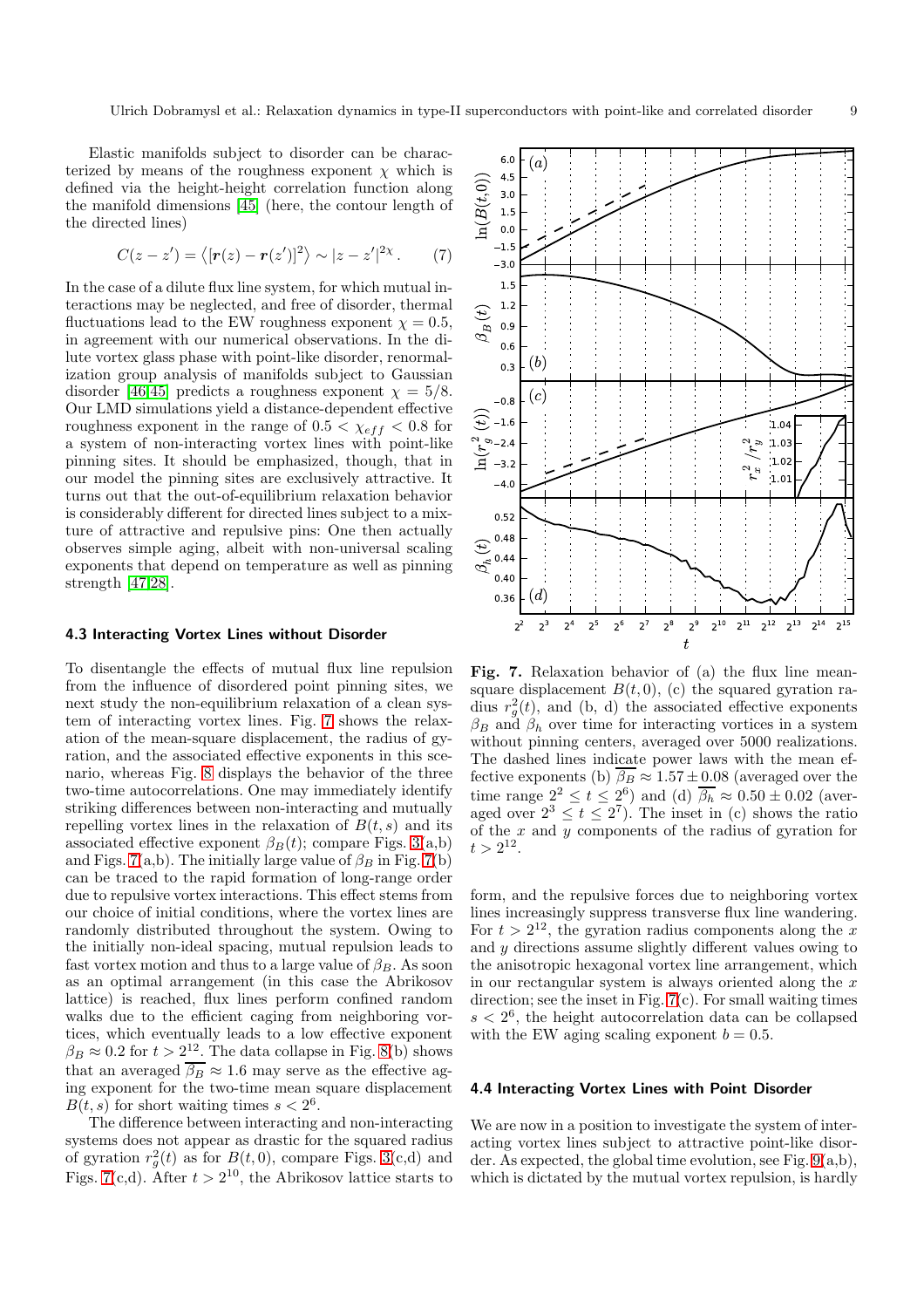

<span id="page-9-0"></span>Fig. 8. (Color online) Relaxation of (a,d) the mean-square displacement, (b,e) the height autocorrelation function, and (c,f) the density autocorrelation in a system of interacting flux lines without disorder and  $L = 640$ ; data averaged over 800 realizations. The left-hand panels show the unscaled log-log data, whereas data on the right-hand side are scaled by the waiting time s using the mean exponents from Fig. [7.](#page-8-0)

modified by the defects. The effective exponent  $\beta_B(t)$  displays essentially the same behavior as in the absence of pinning centers; compare Figs. [9\(](#page-9-1)b) and [7\(](#page-8-0)b). Similarly, the aging exponents and the overall shapes of the meansquare displacement and the density-density autocorrelation in Fig.  $10(a,c)$  almost match the simulation results without disorder. For short times  $t < 2^6$ , the effective gyration radius exponent  $\beta_h(t)$  in Fig. [9\(](#page-9-1)d) is quite similar to  $\beta_h(t)$  in the non-interacting case with point pins, see Fig. [5\(](#page-7-0)d). For longer times, repulsive forces alter the relaxation of  $r_g^2(t)$ , which tends towards higher values, Fig. [9\(](#page-9-1)c). Hence, the global observables  $B(t, s)$  and  $C_v(t, s)$  are influenced mainly through the presence or absence of vortexvortex repulsion through the ensuing mutual caging. The local quantity  $C(t, s)$ , on the other hand, better probes information on the disorder present in the sample.

In MC simulations [\[28\]](#page-14-27), an interesting, non-monotonic behavior was revealed in the height-height autocorrelation function for a system of interacting vortex lines subject to point-like disorder: The height autocorrelations displayed a pronounced maximum for small waiting times s and  $ln(t - s) \approx 5$ . Yet this feature is absent when the corresponding system is investigated with our LMD algorithm;



<span id="page-9-1"></span>Fig. 9. Relaxation behavior of (a) the flux line meansquare displacement  $B(t, 0)$ , (c) the squared gyration radius  $r_g^2(t)$ , and (b, d) the associated effective exponents  $\beta_B$ and  $\beta_h^{\prime}$  over time for interacting vortices in a system with point-like disorder of strength  $p = 0.05\epsilon_0$ , averaged over 1000 realizations. The dashed line in (a) indicates a power law with the mean effective exponent  $\overline{\beta_B} \approx 1.54 \pm 0.08$ (averaged over the time interval  $2^2 \le t \le 2^7$ ).

see Fig. [10\(](#page-10-0)b). In the present study, we have taken the vortex mass per unit length to be small and neglected the inertial term in the Langevin equation; see Sec. [2.2.](#page-1-3) The algorithm used in Ref. [\[28\]](#page-14-27) assumes a finite displacement per MC step which generates an effective mass. This in turn gives rise to oscillatory behavior at short times. This interpretation is indeed confirmed by LMD simulations that allow for a mass term in the Langevin equation, as depicted in Fig. [11.](#page-10-1) With increasing vortex mass,  $C(t, s)$ shows damped oscillations on top of the monotonic time dependence of the overdamped, zero-mass case.

We observe two-step relaxation behavior, typical e.g. for structural glasses, in the normalized two-time heightheight autocorrelation  $C(t, s)$  when plotted as a function of the time difference  $t - s$ , shown in Fig. [10\(](#page-10-0)b). This behavior was also reported in the previous MC study [\[28\]](#page-14-27): A β-relaxation regime where  $C(t, s)$  is hardly changing and displays time translation invariance precedes the ultimate very slow decay. We attempted to fit a stretched expo-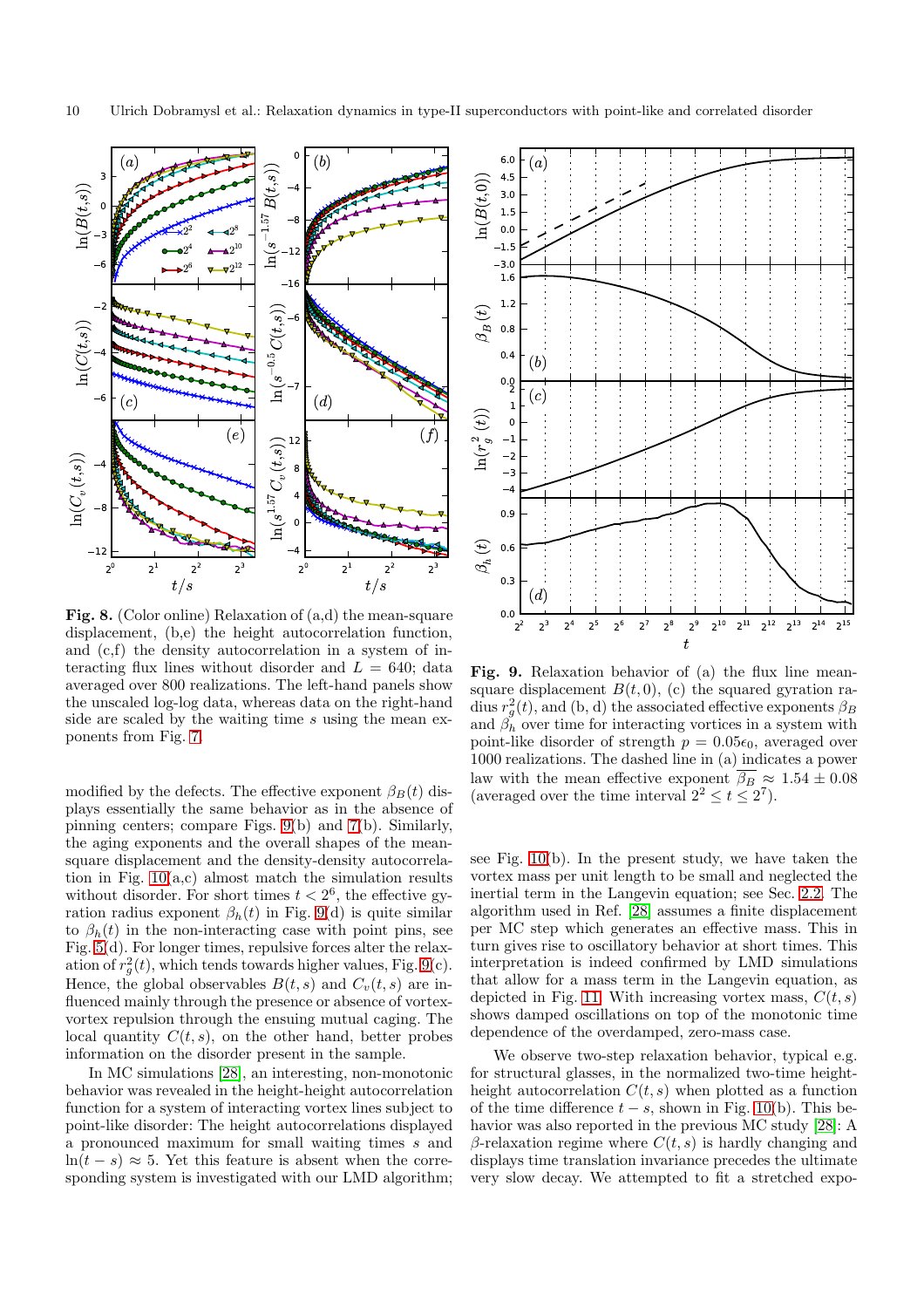

<span id="page-10-0"></span>Fig. 10. (Color online) Relaxation of (a) the mean-square displacement, (b) the normalized height autocorrelation function, and (c) the density autocorrelation in a system of interacting vortex lines with point pinning centers of strength  $p = 0.05\epsilon_0$  and  $L = 640$ ; data averaged over 800 realizations.

nential function to our long-time results, but could not achieve satisfactory agreement with our data.

#### <span id="page-10-2"></span>4.5 Non-interacting Vortices with Columnar Defects

To compare the effects of uncorrelated point pins with those of extended, correlated defects on the flux line relaxation kinetics, we now investigate a system of noninteracting vortex lines in the presence of columnar pinning centers with a pinning potential strength  $p = 0.05\epsilon_0$ . We start by first considering the case of non-interacting flux lines relaxing in the presence of columnar defects. Figure [12](#page-11-0) shows the relaxation curves for  $B(t, 0)$  and  $r_g^2(t)$  with their associated effective exponents  $\overset{\circ}{\beta}_B(t)$  and  $\tilde{\beta_h}(t)$ . The time evolution of the mean-square displacement  $B(t, 0)$  is slightly accelerated compared to the disorder-free case for times up to  $t = 2^9$ ; see Fig. [3.](#page-5-2) This indicates that the initial trapping of vortices at linear pinning sites happens during this time regime. At later times, the effective exponent approaches the value of free flux lines  $\beta_B = 0.5$ , due to unbound vortex line wandering. In fact, only ∼ 4 to 5% of the vortices are pinned at the end of our simulation time window.

As mentioned above, the average number of pinning sites per layer in our simulations is the same for point-



<span id="page-10-1"></span>Fig. 11. (Color online) The normalized two-time height autocorrelation function  $C(t, s)$  for different values of the vortex mass  $m$  in a system of interacting flux lines subject to randomly distributed point pins of strength  $p = 0.05\epsilon_0$ , at waiting time  $s = 8$ , and averaged over 1000 simulation runs. The data for  $m > 0$ , for which  $C(t, s)$  displays nonmonotonic and even oscillatory behavior, was generated using the Brünger-Brooks-Karplus integrator  $[42, 43]$ .

like and columnar defects. Hence the combined lateral cross section along the z axis of all pinning sites is much larger for point than it is for columnar pins. Consequently, the probability for a vortex line to encounter a randomly placed columnar pin during what is essentially a random walk is much lower than in samples with randomly placed point defects. A flux line is therefore most likely to be initially captured by a single columnar defect (rather than multiple pinning sites, which would lead to vortex kink configurations) along a short length span, and subsequently becomes completely trapped at that pinning center; this yields rather small values for the final gyration radius, see Figs. [12\(](#page-11-0)c) and [2\(](#page-4-1)b). This is in stark contrast with samples containing uncorrelated point defects, where a single vortex line becomes captured by many pinning sites, which leads to a larger terminal radius of gyration because the line is stretched in random directions between multiple pins; see Sec. [4.2.](#page-6-2) Thus, point-like pinning centers typically generate rough flux line configurations, whereas columnar defects straighten bound vortices. This fact can be expressed as an effective upward renormalization of the elastic line stiffness, reflected macroscopically as a diverging tilt modulus for the entire vortex system in the pinned Bose glass phase [\[12,](#page-14-11)[14\]](#page-14-13).

Comparing with the disorder-free system, the time evolution of the effective exponent of the radius of gyration  $\beta_h(t)$  in the columnar defect case is also different: The exponent initially assumes a value 0.5 consistent with EW scaling. It begins to deviate from the EW value at  $t \approx 2^9$ , while in the non-disordered case this decrease does not occur until  $t \approx 2^{12}$ , see Fig. [12\(](#page-11-0)d) and Sec. [4.1.](#page-5-0) This is due to the fact that thermal line fluctuations inside a single columnar defect are confined to the pinning potential well, which causes early saturation of the equivalent EW growth process. An appreciable number of kinks and double-kinks due to vortices trapped at multiple colum-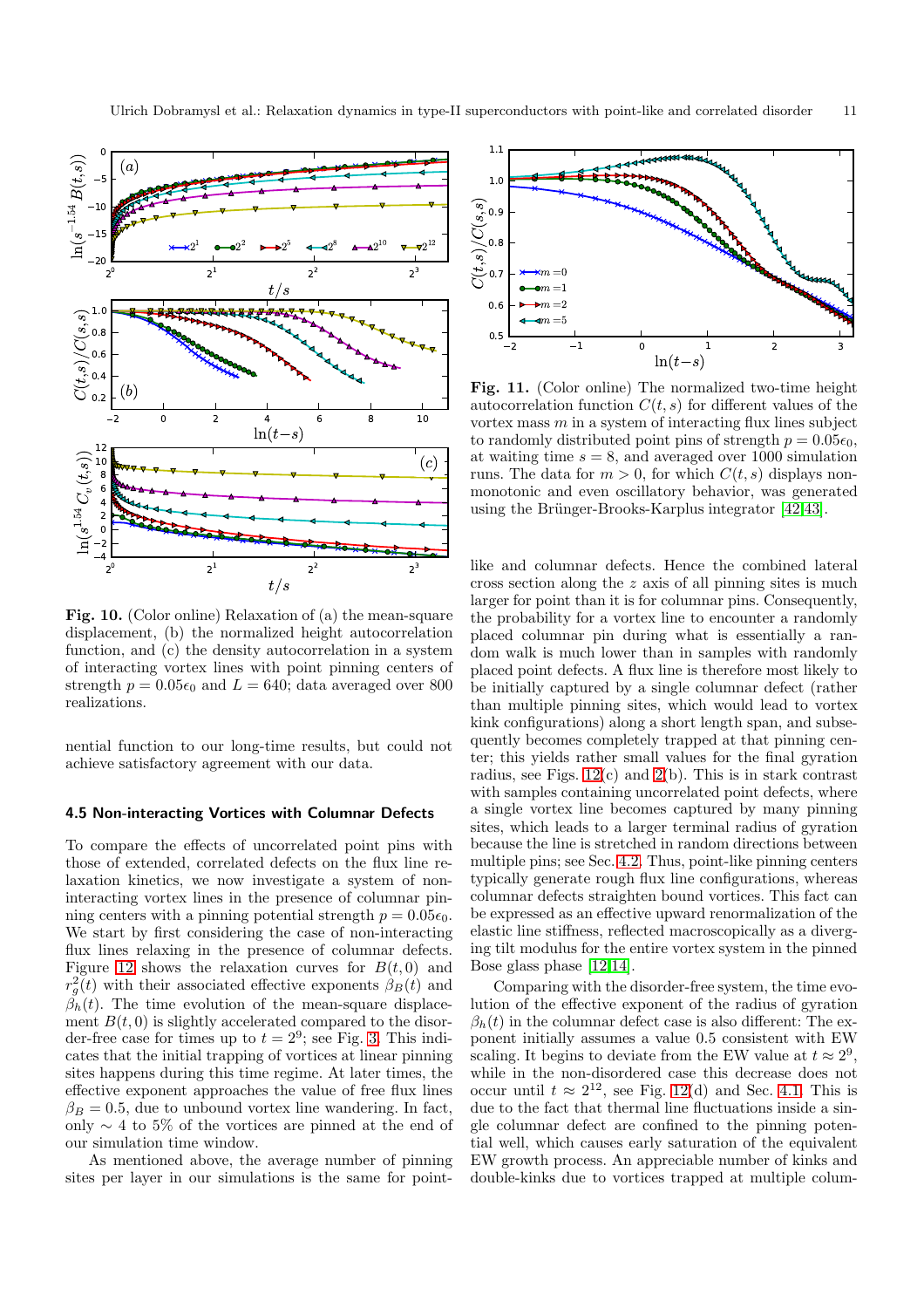

<span id="page-11-0"></span>Fig. 12. Relaxation behavior of (a) the flux line meansquare displacement  $B(t, 0)$ , (c) the squared gyration radius  $r_g^2(t)$ , and (b, d) the associated effective exponents  $\beta_B$  and  $\beta_h$  over time for non-interacting vortices subject to columnar pinning centers with  $p = 0.05\epsilon_0$ ; data averaged over 10000 realizations. The dashed lines indicate the power laws with the mean effective exponents  $\beta_B \approx 0.672 \pm 0.037$  and  $\beta_h \approx 0.510 \pm 0.006$  over the time range  $2^3 \le t \le 2^7$ .

nar pinning sites would presumably alter this relaxation behavior, but the occurrence probability of kinks is rather small in our system, as explained above. At low temperatures, our non-interacting flux line system in the presence of correlated disorder forms a very dilute Bose glass, where the number of vortex lines is much less than the number of pinning sites.

Figure [13](#page-11-1) shows the relaxation of the three two-time autocorrelation functions for different waiting times s as a function of the ratio  $t/s$ . We obtain data collapse for the height autocorrelation function  $C(t, s)$  when scaling with the appropriately averaged effective aging exponent for early waiting times  $s < 2^9$  and  $t/s < 2$ , which is consistent with the EW regime. The more global mean-square displacement  $B(t, s)$  and the density autocorrelation  $C_v(t, s)$ cannot similarly be scaled to obtain data collapse, because the effective exponent  $\beta_B(t)$  is never even approximately constant througout the entire observed time interval, as is evident in Fig. [12\(](#page-11-0)b).



<span id="page-11-1"></span>Fig. 13. (Color online) Relaxation of (a) the meansquare displacement, (b) the height autocorrelation function, and (c) the density autocorrelation in a system of non-interacting flux lines of length  $L = 640$  subject to randomly distributed columnar pins of strength  $p = 0.05\epsilon_0$ ; data averaged over 1000 realizations. Scaling attempts with the averaged effective exponents taken from Fig. [12](#page-11-0) do not yield data collapse for  $B(t, s)$  and  $C_v(t, s)$ . One achieves better data collapse at early waiting times s for the height autocorrelations  $C(t, s)$ .

# 4.6 Interacting Vortex Lines with Columnar Defects

Next, we again turn on the repulsive vortex-vortex interactions. Similar to the disorder-free system and the samples with point pinning centers, see Secs. [4.3](#page-8-1) and [4.4,](#page-8-2) caging effects accelerate vortex motion, and the shape of the singletime mean-square displacement  $B(t, 0)$  and its associated effective exponent are hardly modified by the disorder; compare Fig. [14\(](#page-12-0)a,b). At very large times  $t > 2^{12}$ ,  $B(t, 0)$ becomes flatter and approaches a plateau owing to the confinement of vortex lines by attractive defects. This effect is rather more pronounced for columnar pins than for uncorrelated point defects. In fact, the maximal values of  $B(t,0)$  and  $r_g^2(t)$  are both smaller in the case of correlated disorder, which indicates tighter binding to the pinning sites.

The radius of gyration also shows similar time evolution trends as compared to samples with point-like disorder; see Figs.  $14(c)$  and  $9(c)$ . The effects of attractive columnar pinning sites set in later than for point-like pins, owing to the aforementioned differences in the encounter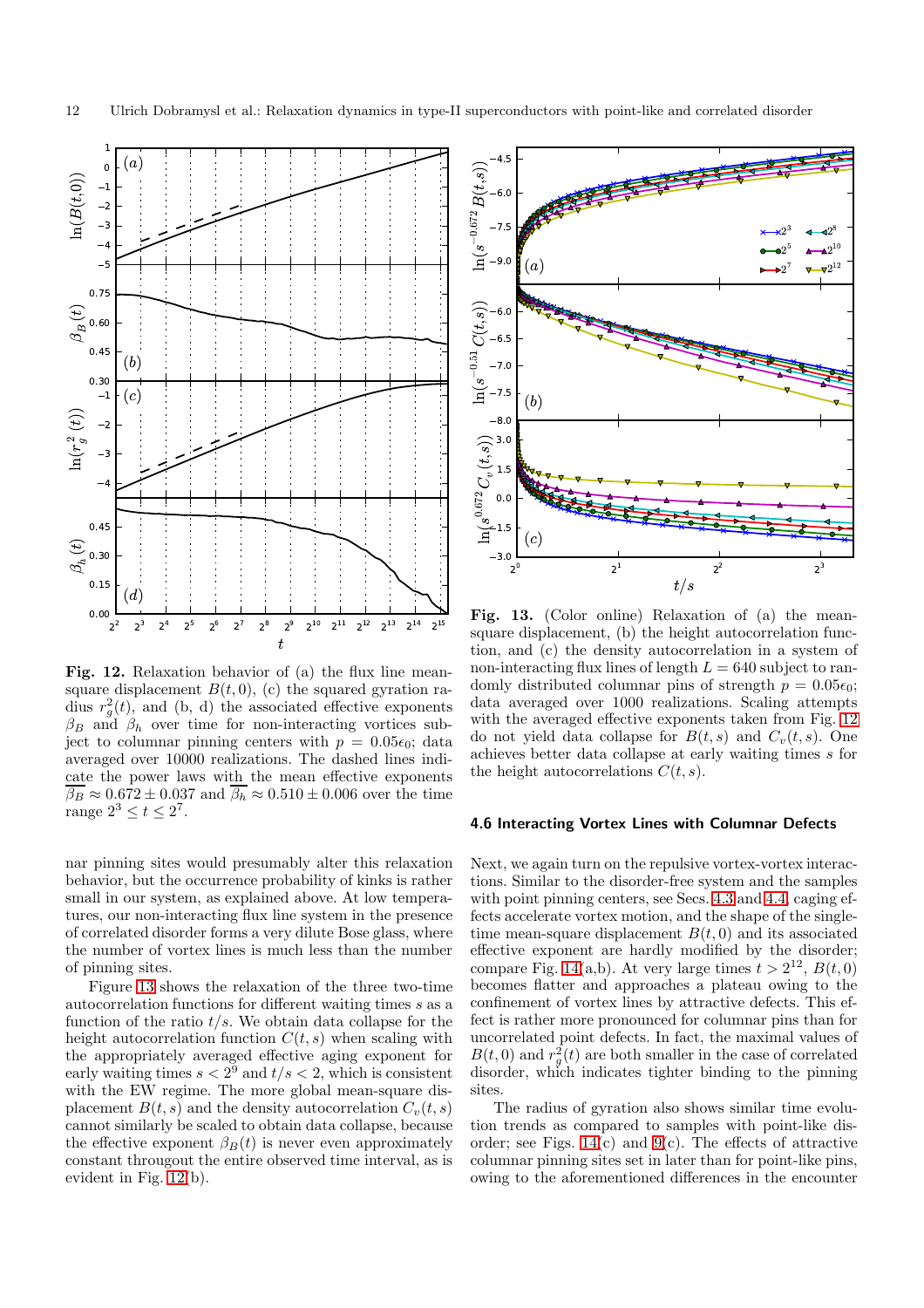

<span id="page-12-0"></span>Fig. 14. Non-equilibrium relaxation of (a) the flux line mean-square displacement  $B(t, 0)$ , (c) the squared gyration radius  $r_g^2(t)$ , and (b, d) the associated effective exponents  $\beta_B$  and  $\beta_h$  over time for interacting vortices in a system with columnar defects of strength  $p = 0.05\epsilon_0$ , averaged over 1000 realizations. The dashed line in (a) shows a power law with the mean effective exponent  $\overline{\beta_B} \approx$  $1.53 \pm 0.11$ , averaged over the time interval  $2^2 \le t \le 2^7$ .

probability for flux lines and pinning centers. The accelerated growth of the gyration radius for  $t > 2^9$  is due to the pinning at multiple sites and the subsequent formation of kinks, here facilitated by the strong repulsive forces. The non-monotonic behavior of  $r_g^2(t)$  at times  $t > 2^{13}$  is caused by the decay of previously formed kinks. The density autocorrelation  $C_v(t, s)$  in Fig. [15\(](#page-12-1)c) becomes flat for waiting times  $s > 2^8$ , which supports the interpretation that the vortex lines are essentially trapped by this time and the only remaining relaxation process is the decay of metastable kink configurations.

Figure [15\(](#page-12-1)b) depicts the normalized height-height autocorrelation function of this system for different waiting times s. This function shows non-monotonic behavior, but in this situation it cannot stem from an effective mass, as we checked. The appearance of the maximum indicates a fundamental change in the lateral fluctuations. Although we do not yet fully understand this phenomenon, we tentatively relate this observation once again to the decay of kinks in the long-time limit.



<span id="page-12-1"></span>Fig. 15. (Color online) Relaxation of (a) the mean-square displacement, (b) the normalized height autocorrelation function, and (c) the density autocorrelation in a system of interacting vortices of length  $L = 640$  with columnar defects of strength  $p = 0.05\epsilon_0$ ; data averaged over 800 realizations.

## 4.7 Finite-Size Effects

Effects due to the finite flux line length are best analyzed in terms of the second crossover between the EW and saturation regimes for non-interacting vortices in the absence of pinning sites; see Sec. [4.1.](#page-5-0) (The first crossover between the random thermal noise and the EW regimes only depends on the EW diffusion constant, which here corresponds to the vortex line tension.) The time at which this second crossover occurs depends on the square of the line length,  $t_C = (L/24b_0)^2 2\pi/\epsilon_0$  (in the limit of large L) [\[44\]](#page-14-41). Our choice of  $L = 640$  for most of the simulation scenarios in this paper thus provides a sufficiently long time window  $t_C \approx 2^{12}$  to observe the competing effects of vortex interactions and pinning.

Of particular interest is the value of L at which the relaxational difference between point-like and columnar pinning sites becomes apparent. Figure [16](#page-13-1) shows a comparison plot of  $B(t, 0)$  and  $r_g^2(t)$  for both columnar and point-like disorder for very short vortex lines with  $L = 2$ and  $L = 10$ . In a purely two-dimensional system with  $L = 1$ , where the flux lines are reduced to point particles, there is obviously no difference between the two types of pinning sites. But already for  $L = 2$  we observe differences in the long-time evolution of  $B(t, 0)$ . The curve for columnar defects can be almost exactly reproduced by using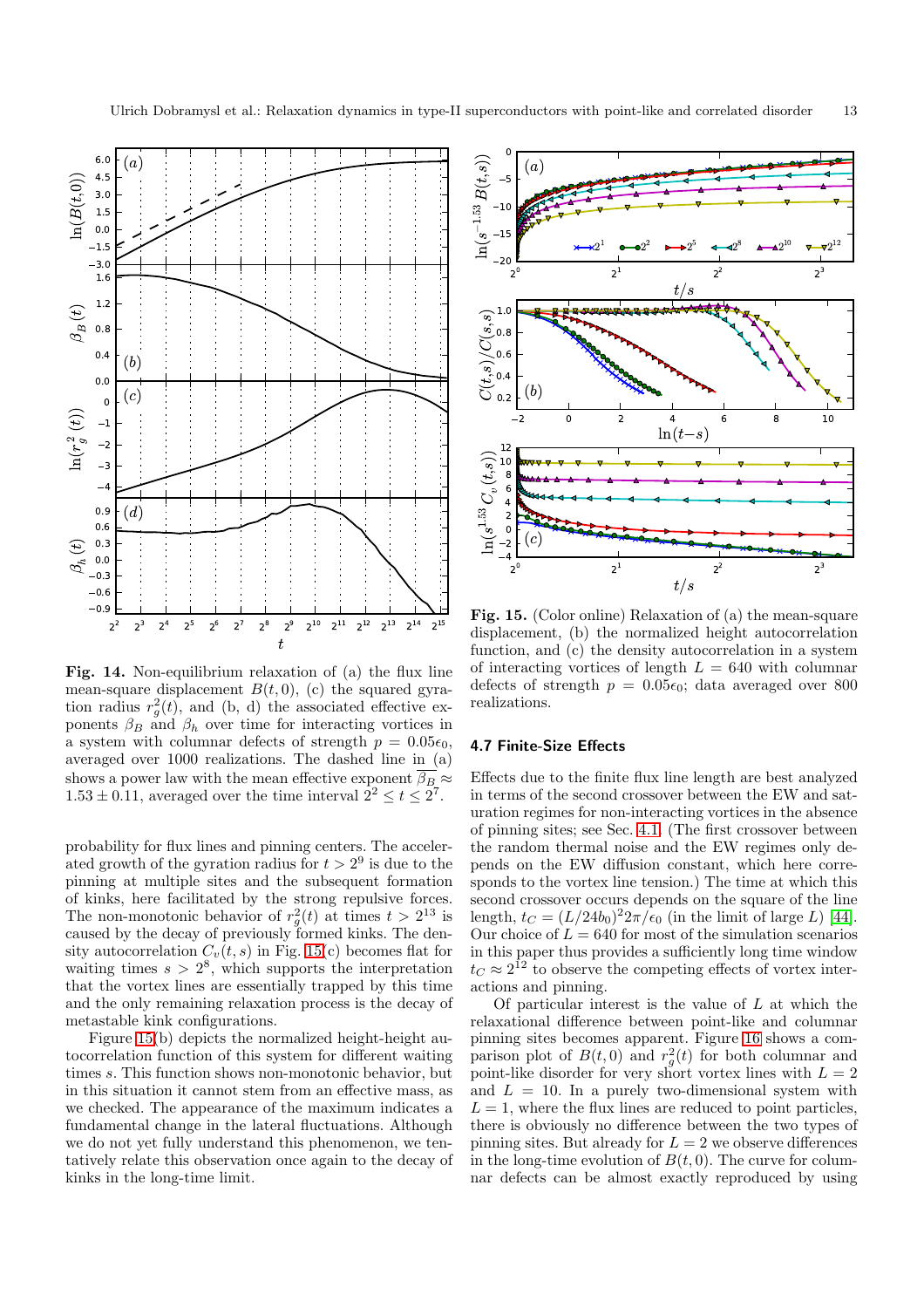

<span id="page-13-1"></span>Fig. 16. (Color online) Non-equilibrium relaxation of the flux line mean-square displacement  $B(t, 0)$  and the squared gyration radius  $r_g^2(t)$  over time for non-interacting vortices in systems with point-like and columnar defects with identical pinning strengths  $p = 0.05\epsilon_0$  for (a,b)  $L = 2$ and (c,d)  $L = 10$ , averaged over 10000 realizations.

point pins and halving the number of pinning sites. Hence the difference at  $L = 2$  is largely due to the lower effective density of columnar disorder, as discussed in Sec. [4.5.](#page-10-2) Yet this equivalence does not extend to the time evolution of the gyration radius  $r_g^2(t)$ , which displays small but significant qualitative differences for the two defect types throughout the simulation time window.

For  $L = 10$ , the long-time difference in  $B(t, 0)$  between columnar and point-like pinning sites can also be explained by the lower effective density of columnar pinning sites. But the deviations appearing at much shorter times reflect genuine physical distinctions in the pinning behavior and ensuing relaxation kinetics.

# <span id="page-13-0"></span>5 Conclusion

In this paper, we have investigated the differences in the non-equilibrium relaxation features between systems of magnetic flux lines in the presence of point-like and columnar disorder. Proceeding in a systematic way, and considering different limiting cases, allowed us to disentangle the

distinct contributions originating from the attractive pinning centers, the repulsive mutual vortex interactions, and the line tension.

We validated both our Langevin Molecular Dynamics simulation code and the Monte Carlo algorithm used in previous studies in a genuine out-of-equilibrium setting by comparing the steady-state vortex velocity and radius of gyration as a function of an external driving force to results from Monte Carlo simulations. As discussed in Sec. [2.7,](#page-3-2) both these simulation methods need to be tested and validated when applied to non-equilibrium situations. We found that the pinning potential strength in MC is slightly renormalized as compared to LMD due to the (inevitable) choice of a maximal MC step size.

The introduction of columnar instead of point-like pinning sites dramatically changes the steady-state properties. As expected, the critical depinning force is enhanced by approximately an order of magnitude. The radius of gyration is suppressed via vortex line confinement in columnar pinning sites for a driving force well below the critical depinning force. At the transition, partial depinning leads to the formation of half-loops and kinks in the vortex lines and thus to a sharp increase in the radius of gyration. At even higher driving forces, flux line motion is not influenced by pinning.

We carefully studied the relaxation towards equilibrium of a system of initially perfectly straight and randomly-placed vortex lines under various conditions by observing single- and two-time quantities to again compare the effects of uncorrelated point pins and correlated extended defects, and to further validate our LMD code against previously published MC results. We investigated the possibility of data collapse and, hence, a simple aging scenario, by appropriately scaling our two-time quantities. We started with free, non-interacting vortex lines and showed that our results completely agreed with the MC data and the predictions from the Edwards-Wilkinson interface growth model. We then systematically introduced attractive pinning centers and mutual repulsive vortex interactions. Caging effects due to vortex-vortex interactions lead to a considerable acceleration in the relaxation of global quantities, such as the single-time mean-square vortex displacement. A recent study revealed that the MC two-time height-height autocorrelation function for a system with interactions and point-like disorder displayed non-monotonic behavior (shown in Ref. [\[28\]](#page-14-27)). Comparing with data obtained with an additional inertial term in our LMD algorithm, we argued that these oscillations stem from an effective mass generated by the introduction of a maximal MC step length.

We demonstrated that the relaxation behavior of vortex lines depends crucially on the type of disorder. The vortex and Bose glass phases display complex non-universal relaxation features that are highly dependent on the material parameters. Once a deeper understanding of the transient behavior has been established, detailed information contained in such time-dependent quantities could be used to characterize material properties and specific samples. Point-like disorder binds vortices to many pin